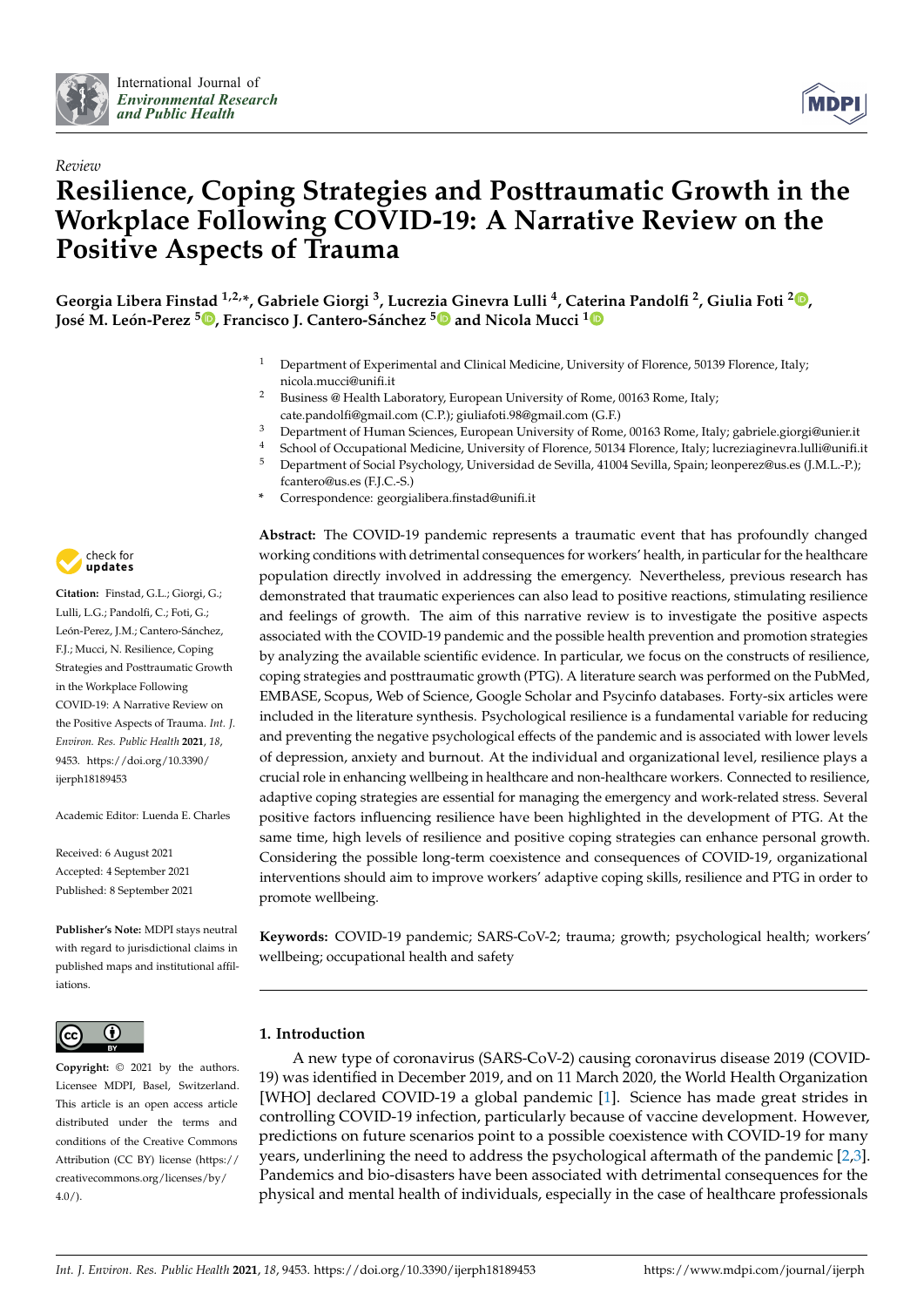who generally carry the greatest burden  $[4,5]$  $[4,5]$ . Data from previous experiences, as in the case of Severe Acute Respiratory Syndrome (SARS) of 2003, Middle East Respiratory Syndrome (MERS) of 2013–2016 and Ebola of 2014–2016, display an alarming picture with symptoms such as anxiety, depression, burnout and post-traumatic stress disorder (PTSD) that persist even after 1–3 years [\[6,](#page-20-0)[7\]](#page-20-1). Likewise, there is growing evidence that COVID-19 is associated with post-traumatic symptoms and psychological disorders, especially for frontline health workers [\[8,](#page-20-2)[9\]](#page-20-3). For example, a recent meta-analysis [\[4\]](#page-19-3) analyzed 65 studies for a total sample of 79,437 participants and highlighted a prevalence of 34.4%, 31.8%, 40.3%, 11.4%, 27.8%, 46.1% and 37.4% for anxiety, depression, stress, post-traumatic stress syndrome, insomnia, psychological distress and burnout, respectively. Furthermore, the COVID-19 pandemic is characterized by peculiarities not found in previous disasters such as prolonged insecurity and global economic and social consequences, representing a mass traumatic event [\[5](#page-19-4)[,10\]](#page-20-4).

The post-disaster mental health literature and trauma research have actually shown that adverse effects on psychological health do not always occur and that traumatic experiences can even lead to positive emotional states and growth [\[11](#page-20-5)[–16\]](#page-20-6). Even after experiencing terrible events, the evidence suggests that people may experience some positive aspects, such as in the case of bereavement, rape, cancer, terrorism, natural disasters and even epidemics, as in the case of the MERS outbreak  $[14-17]$  $[14-17]$ . The ability to adapt to unpleasant situations and to recover quickly from trauma has been studied through the constructs of resilience, posttraumatic growth (PTG) and coping strategies [\[11,](#page-20-5)[12,](#page-20-9)[14](#page-20-7)[,18](#page-20-10)[,19\]](#page-20-11). Research has not yet reached unanimous agreement on the definition and conceptualization of resilience. Generally, the construct can be defined as positive adaptation despite adverse conditions or as the ability to maintain adequate functioning despite destructive events [\[12,](#page-20-9)[20](#page-20-12)[–22\]](#page-20-13). Posttraumatic growth defines the positive psychological change that occurs following highly stressful and demanding life situations. The positive transformation originally involved three domains, which were then extended to five thanks to the development of the Post-traumatic Growth Inventory (PTGI): "personal strength", "relating to others", "appreciation of life", "openness to new possibilities" and "spiritual change" [\[13,](#page-20-14)[14\]](#page-20-7). The concept underlying the PTG experience concerns the disruption of the individual's belief system, which is called the "assumptive world". The following process of emotional regulation and sense making will then lead to growth as a result of the rebuilding attempt [\[14](#page-20-7)[–16\]](#page-20-6). As for the relationship between the constructs, the research results are still inconclusive [\[16\]](#page-20-6). For example, according to Tedeschi and Calhoun [\[14\]](#page-20-7) the adversity experienced is greater in the case of PTG, which involves a qualitative transformation in functioning that exceeds the ability to resist traumatic circumstances. Nevertheless, some studies show a significant relationship between resilience and PTG [\[17,](#page-20-8)[23\]](#page-20-15). Eventually, another factor that strongly affects the psychological outcomes of disaster-exposed employees refers to coping, which can be defined as the set of adaptive or maladaptive cognitive/behavioral strategies used to deal with adverse and stressful events [\[11](#page-20-5)[,24\]](#page-20-16). Coping strategies can be generally classified as problem-focused (e.g., trying to solve the situation, address the cause) and emotion-focused (e.g., reinterpretation, distancing) or as approach-focused (i.e., strategies aimed at dealing with stressor) and avoidance-focused (i.e., maladaptive avoidance of the situation) [\[19,](#page-20-11)[24\]](#page-20-16). Furthermore, approach-focused coping styles such as proactive behaviors, seeking social support and facing the situation are associated with greater resilience [\[11\]](#page-20-5). Similarly, active strategies such as problem-focused coping and active-relational coping are significantly associated with increased PTG [\[25\]](#page-20-17).

Hence, the literature shows that the aftermath of tragic events can have a positive impact in terms of personal growth and meaning, suggesting that resilient attitudes may be more prevalent than expected [\[11](#page-20-5)[,12](#page-20-9)[,15](#page-20-18)[,18\]](#page-20-10). In this regard, Bonanno [\[12\]](#page-20-9) challenged the grief work assumption, arguing that the most common reaction to highly traumatic events are not symptoms of distress such as PTSD and depression as much as resilience. For example, analyzing the reactions of New York residents after 11 September 2001, Bonanno and colleagues [\[26\]](#page-20-19) found resilience, defined as the absence of PTSD, in 65.1% of the sample ( $N = 2752$ ). Nevertheless, this perspective does not imply that resilient people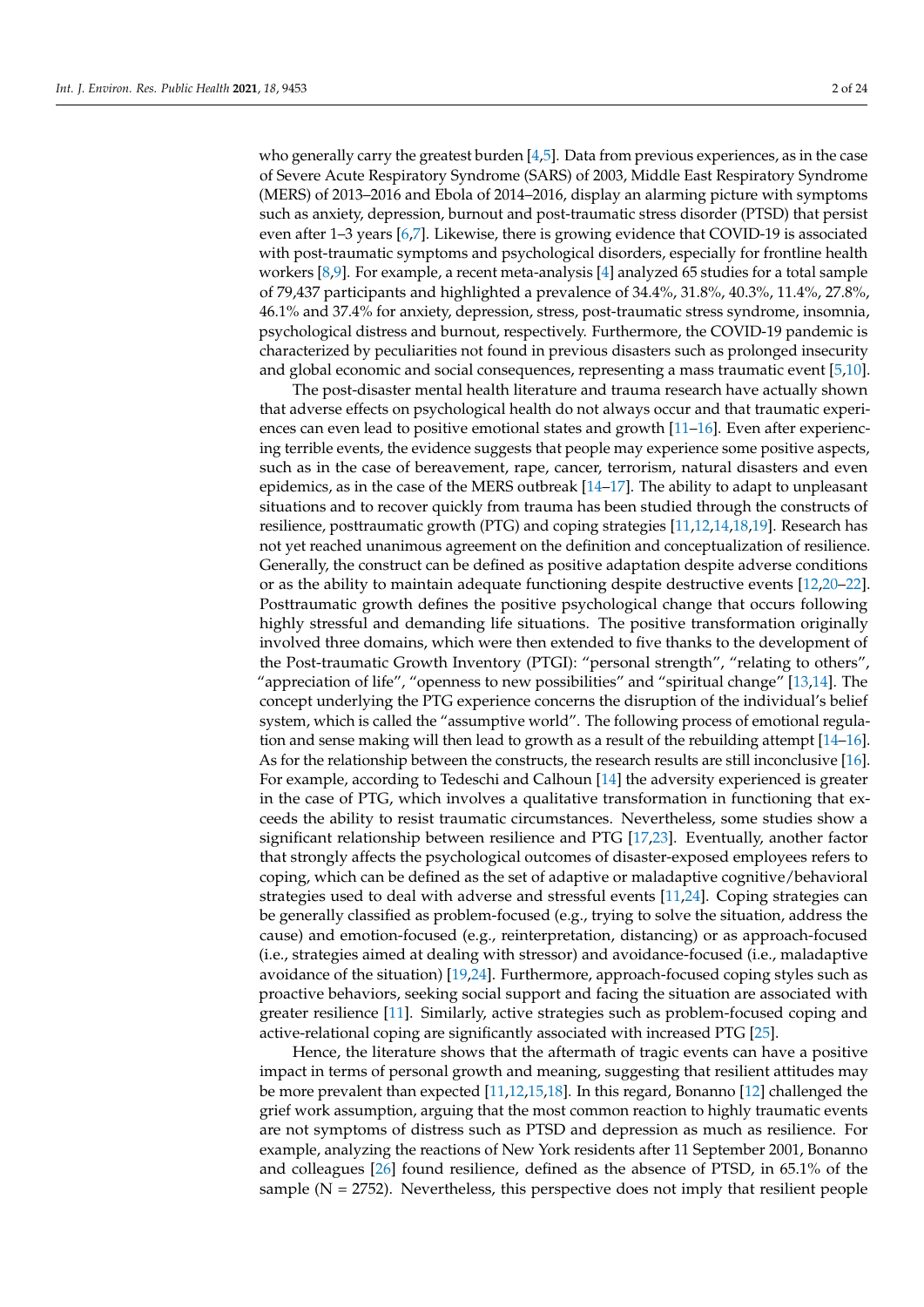do not experience symptoms of discomfort but rather that these do not compromise the general trajectory of functioning [\[12](#page-20-9)[,27\]](#page-20-20). Evidence shows that traumatic events can bring positive aspects with prevalence rates for growth ranging 30–70% and 40–75% for more traumatizing professions [\[11,](#page-20-5)[15,](#page-20-18)[28\]](#page-20-21). In addition, growth also occurs in cases of vicarious or secondary trauma as for professionals who work closely with victims of adverse events (e.g., health personnel, social workers) [\[29\]](#page-20-22). Regarding the specific context of bio-disasters, a recent study analyzed PTG in a sample of healthcare workers (HCWs) involved in the 2015 MERS epidemic in South Korea [\[17\]](#page-20-8). The results showed that resilience was the only significant predictor of PTG while the interviews showed that resilience was experienced in terms of the hardiness, persistence, optimism and support sub factors.

As scholars have pointed out, evidence-based approaches are needed to protect workers' health and promote successful adaptation in the aftermath of COVID-19. However, most of the available studies have investigated the negative outcomes of the COVID-19 pandemic, highlighting a gap in research examining whether the positive aspects are achievable and how this can be done  $[3,11,12,18]$  $[3,11,12,18]$  $[3,11,12,18]$  $[3,11,12,18]$ . In light of this, the purpose of this narrative review is to collect the available evidence on the positive and adaptive aspects in the context of the COVID-19 pandemic. In particular, our main objective is to analyze the protective factors for the mental health of workers with reference to the constructs of resilience, coping and PTG.

#### **2. Materials and Methods**

#### *2.1. Literature Research and Data Collection*

A literature search was performed on the PubMed, EMBASE, Scopus, Web of Science, Google Scholar and Psycinfo databases from 15 April 2021 up to 31 May 2021. The search strategy used a combination of free text and controlled vocabulary, including the keywords "resilience", "coping strategies", "posttraumatic growth", "personal growth", "workers", "employees", "covid-19", "pandemic". A manual research was also performed screening the bibliographic references of the most relevant selected papers. The research was based on the following PICO scheme:

- Population: Workers from any sector.
- Intervention: The consequences of the COVID-19 pandemic in the workplace.
- Comparison: Not considered.
- Outcome: Resilience, coping strategies, posttraumatic growth, personal growth.

Two independent reviewers (G.L.F. and L.G.L.) read titles and abstracts of the papers identified by the search strategy and carried out a first screening; a further selection was subsequently made by analyzing the full text of the articles. Investigators provided their judgment on the inclusion of each document separately, and disagreements were resolved by discussion with a third reviewer (C.P.). Data were manually extracted in a chart developed jointly by the authors, including title, authors, year of publication, type of study, type of job, sample, country where the investigation took place, aims and variables analyzed and a short summary of the findings. In this article, we merged title, authors and year of publication into the category "reference" (see Table [1\)](#page-12-0). After the collection of the relevant data, a synthesis of the evidence was performed following a qualitative and narrative approach. In particular, the findings for each topic (posttraumatic growth, resilience, coping strategies) were collected together, identifying similarities and differences between the selected studies, as well as relationships, risk factors and outcomes.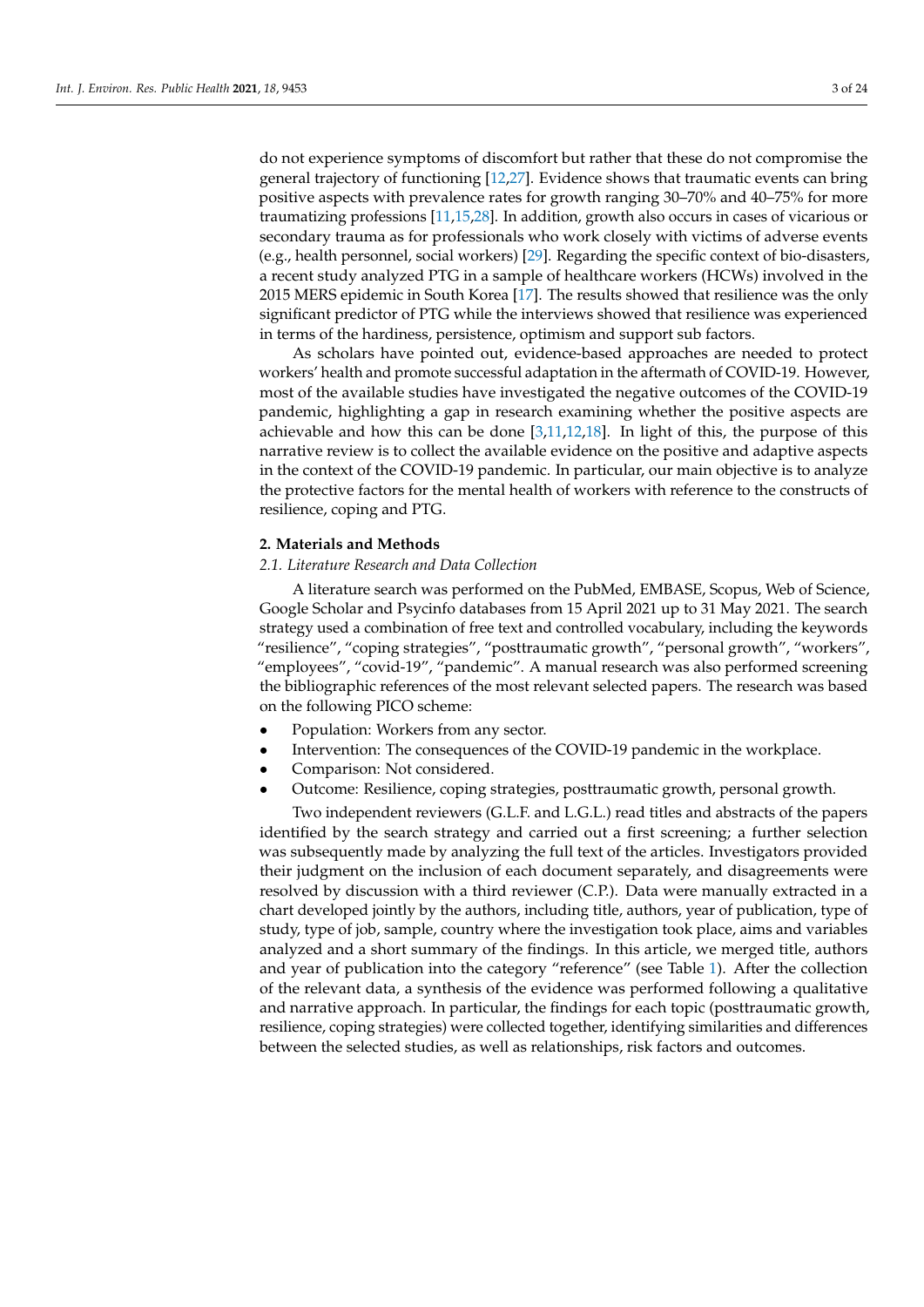| Reference                       | <b>Research Design/Sample/Nation</b>                                                                                                   | Variables Considered/Main Aims                                                                                                                                                                                      | <b>Brief Summary</b>                                                                                                                                                                                                                                                                                                                                                                                                                                   | Topic                                                     |
|---------------------------------|----------------------------------------------------------------------------------------------------------------------------------------|---------------------------------------------------------------------------------------------------------------------------------------------------------------------------------------------------------------------|--------------------------------------------------------------------------------------------------------------------------------------------------------------------------------------------------------------------------------------------------------------------------------------------------------------------------------------------------------------------------------------------------------------------------------------------------------|-----------------------------------------------------------|
| Cui et al. [30]                 | Cross-sectional/167 frontline<br>nurses/China                                                                                          | Post-traumatic growth (PTG)<br>prevalence/rumination/socio-<br>demographic variables.                                                                                                                               | In the sample of nurses, the level of PTG was medium to high.<br>This was influenced by years of work, self-confidence with<br>respect to frontline work, risk awareness, psychological training<br>and deliberate rumination.                                                                                                                                                                                                                         | <b>PTG</b>                                                |
| Nowicki et al.<br>$[31]$        | Cross-sectional/325 nurses/Poland                                                                                                      | Level of post-traumatic stress/perceived<br>social support/opinions about the<br>positive and negative consequences of the<br>pandemic/sense of security and sense of<br>meaning.                                   | The team of nurses presented with intense post-traumatic<br>symptoms with high avoidance symptoms. The pandemic had<br>induced a reduced sense of security with an intense reflection<br>on issues related to the security of oneself, others and the world.<br>The respondents valued the meaning of life but were less likely<br>to seek it out. In addition, PTG was detected, highlighted by<br>positive changes in the existing situation.        | PTG                                                       |
| Lee and Lee [32]                | Qualitative study/Nurses with at<br>least 1 year of general experience<br>and 2 months of experience in a<br>COVID-19 ward/South Korea | Experience in patient care in a COVID-19<br>hospital.                                                                                                                                                               | Nine themes were identified: pushed onto the battlefield<br>without any preparation, fighting on the front line, altered daily<br>life, low morale, unexpectedly long war, ambivalence towards<br>patients, forces that keep me going, giving meaning to my work<br>and taking another step forward in one's own growth. Nurses<br>who have interfaced with COVID-19 patients have experienced<br>both negative and positive consequences such as PTG. | PTG                                                       |
| Kalaitzaki and<br>Rovithis [33] | Cross-sectional/673 healthcare<br>workers/Greece                                                                                       | The role of resilience and coping<br>strategies in the secondary stress of Greek<br>health workers and PTG following<br>lockdown. Secondary traumatic stress<br>(STS) and vicarious posttraumatic growth<br>(VPTG). | The results suggested that greater resilience corresponded to<br>lower levels of STS and higher levels of VPTG. PTG was<br>associated with the use of positive coping strategies.                                                                                                                                                                                                                                                                      | PTG, RESILIENCE<br><b>AND COPING</b><br><b>STRATEGIES</b> |
| Kowalski et al.<br>[34]         | Brief report/179 Mechanical Turk<br>workers/United States of America<br>(USA)                                                          | Benefit seeking, PTG, coping style<br>(positive reframing),<br>optimism/pessimism, gratitude, general<br>well-being, personal satisfaction.                                                                         | Results showed a decline in satisfaction with work, leisure,<br>fitness, mental health and finances in the midst of the pandemic.<br>Benefit finding in relation to COVID-19 was significantly related<br>to PTG, coping, gratitude and mental health. The most common<br>positive aspects of the pandemic included more time with<br>family and friends, a slower pace of life and improvements in<br>physical health.                                | PTG AND COPING<br><b>STRATEGIES</b>                       |

**Table 1.** Summary of articles included in the narrative review.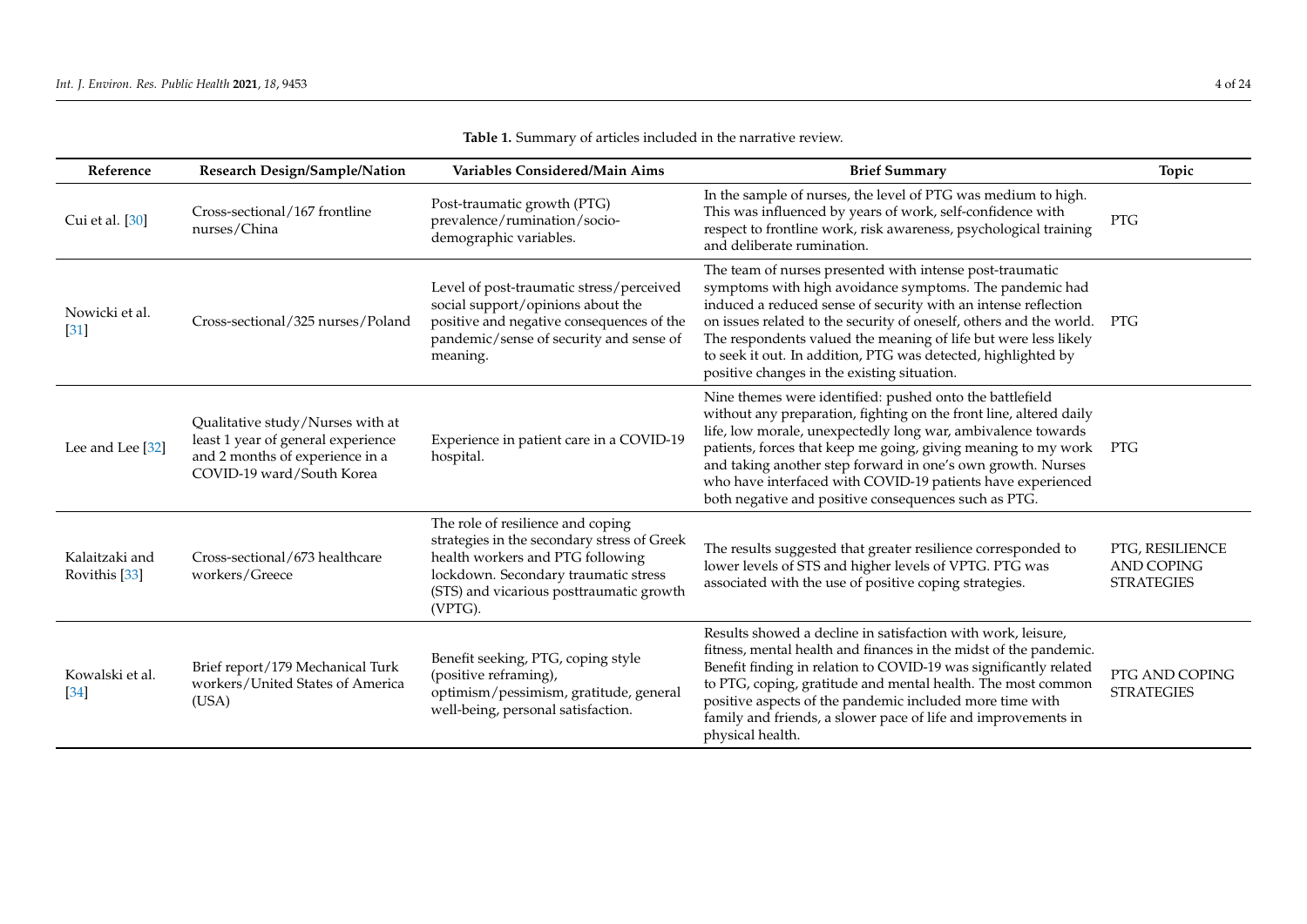| Reference                     | Research Design/Sample/Nation                         | Variables Considered/Main Aims                                                                                                                                                                                                     | <b>Brief Summary</b>                                                                                                                                                                                                                                                                                                                                                                                                                    | Topic                              |
|-------------------------------|-------------------------------------------------------|------------------------------------------------------------------------------------------------------------------------------------------------------------------------------------------------------------------------------------|-----------------------------------------------------------------------------------------------------------------------------------------------------------------------------------------------------------------------------------------------------------------------------------------------------------------------------------------------------------------------------------------------------------------------------------------|------------------------------------|
| Liu et al. [35]               | Cross-sectional/200 nurses/China                      | PTG, perceived job benefits, resilience<br>and intention to stay at work.                                                                                                                                                          | The results showed that resilience had the strongest direct effect<br>on intention to stay. Perceived professional benefits were a<br>mediating factor in the association between resilience and<br>intention to stay. The multiple serial mediations of PTG and<br>perceived occupational benefits in the relationship between<br>resilience and intention to stay were statistically significant.                                     | PTG AND<br><b>RESILIENCE</b>       |
| Chen et al. [36]              | Cross-sectional/12,596 nurses/Not<br>available (N.A.) | Assessment of trauma, burnout, PTG and<br>influence of associated factors such as age,<br>gender, level of education, assignment,<br>affiliated department and patient care<br>with COVID-19.                                      | Nurses, ICU nurses, nurses working in COVID-19 hospitals and<br>wards involved in treating COVID-19 patients all have worse<br>mental health outcomes.                                                                                                                                                                                                                                                                                  | <b>PTG</b>                         |
| Moreno-Jiménez<br>et al. [37] | Longitudinal study/172 health<br>professionals/Spain  | Workload, fear of infection, lack of staff<br>and personal protective equipment (PPE),<br>harmonious passion, STS and PTG.                                                                                                         | Results revealed that in the second survey, workload and fear of<br>contagion were positive predictors for STS, whereas<br>harmonious passion was a negative predictor. Fear of contagion<br>at time 1 and time 2 seemed to positively predict PTG, as did<br>harmonious passion. Lack of staff/PPE, appeared to be a<br>moderator as PTG was greater when workload was high,<br>particularly in those with a high staff/PPE shortages. | <b>PTG</b>                         |
| Babore et al. [38]            | Cross-sectional/595 healthcare<br>professionals/Italy | Protective and risk factors for stress with<br>reference to: socio-demographic variables,<br>direct exposure to COVID-19 and coping<br>strategies                                                                                  | The results suggested that a positive attitude towards the<br>stressful situation was the main protective factor. Social support<br>seeking, avoidance strategies and working with COVID-19<br>patients were risk factors.                                                                                                                                                                                                              | <b>COPING</b><br><b>STRATEGIES</b> |
| Hines et al. [39]             | Longitudinal study/96 healthcare<br>workers/USA       | Moral injury and distress scores are<br>expected to be higher during the first<br>three months of the COVID-19 pandemic<br>and should be affected by resilience<br>factors such as job type, social support<br>and sleep problems. | Moral injury scores remained stable for three months, while<br>distress decreased. A favourable work environment is<br>associated with lower moral impairment, whereas a stressful<br>and less favourable environment is associated with increased<br>moral impairment. Distress was not influenced by any<br>occupational or resilience factors at baseline, except for poor<br>sleep.                                                 | <b>RESILIENCE</b>                  |

| Table 1. Cont. |  |
|----------------|--|
|----------------|--|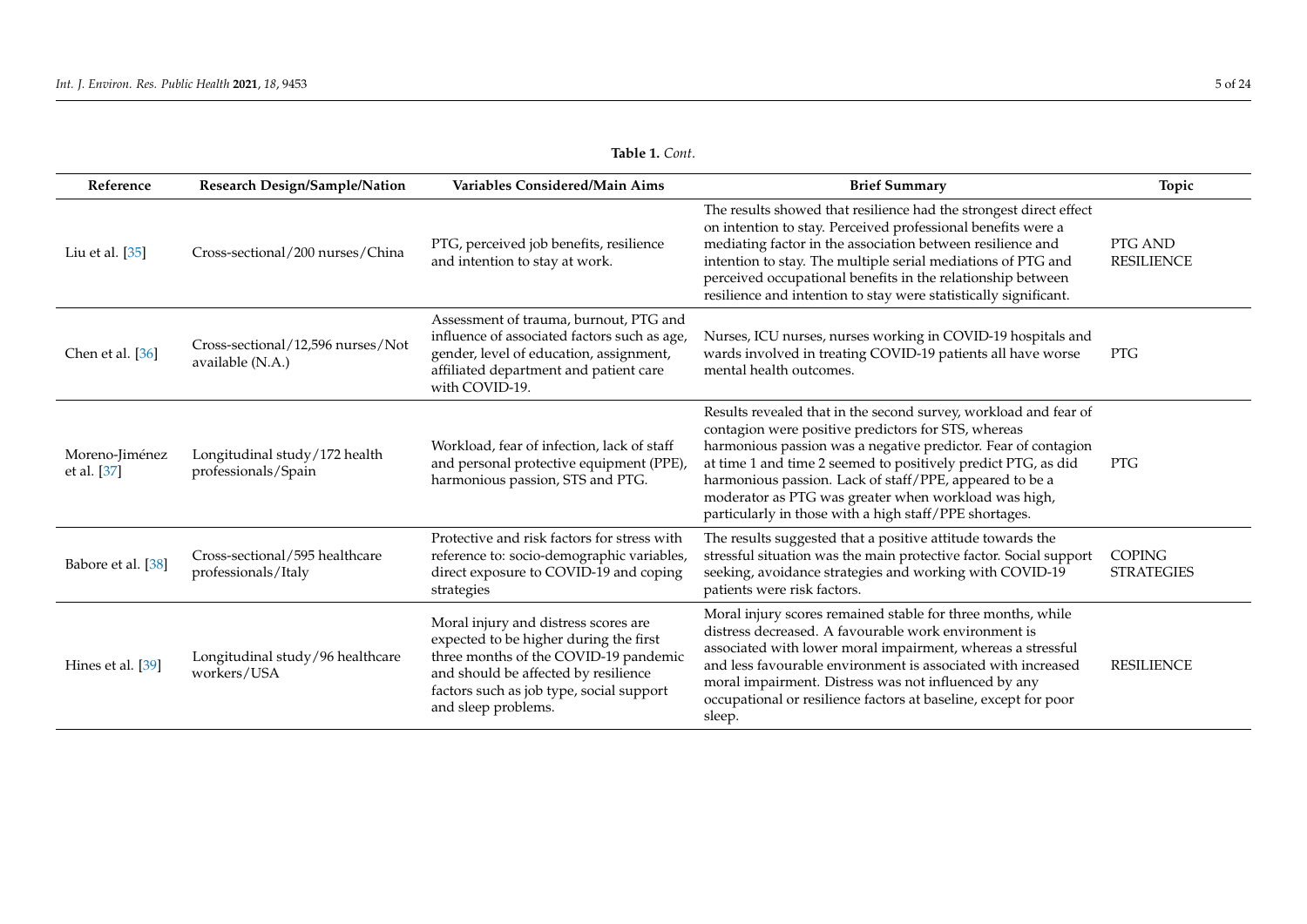| Reference                    | Research Design/Sample/Nation                                                                                                              | Variables Considered/Main Aims                                                                                                                                                                                                                                                                                                                                                           | <b>Brief Summary</b>                                                                                                                                                                                                                                                                                                                                                                                         | Topic                                                       |
|------------------------------|--------------------------------------------------------------------------------------------------------------------------------------------|------------------------------------------------------------------------------------------------------------------------------------------------------------------------------------------------------------------------------------------------------------------------------------------------------------------------------------------------------------------------------------------|--------------------------------------------------------------------------------------------------------------------------------------------------------------------------------------------------------------------------------------------------------------------------------------------------------------------------------------------------------------------------------------------------------------|-------------------------------------------------------------|
| Serrão et al. [40]           | Cross-sectional/2008 healthcare<br>workers/Portugal                                                                                        | Analysis of the mediating role of<br>resilience in the relationship between<br>depression and burnout (personal,<br>work-related and patient-related).                                                                                                                                                                                                                                   | Psychological resilience partly mediated the relationship<br>between depression and all three dimensions of burnout.                                                                                                                                                                                                                                                                                         | <b>RESILIENCE</b>                                           |
| Zadok-Gurman<br>et al. [41]  | Prospective controlled trial with an<br>intervention group ( $N = 35$ ) and a<br>comparison control group<br>$(N = 32)/67$ teachers/Israel | Evaluation of the effect of IBSR on<br>resilience, burnout, mindfulness and<br>stress among teachers during the<br>COVID-19 pandemic.                                                                                                                                                                                                                                                    | Mixed IBSR intervention improved teacher resilience and<br>psychological and subjective well-being. At the same time, the<br>control group experienced higher levels of burnout and a<br>reduction in well-being.                                                                                                                                                                                            | <b>RESILIENCE</b>                                           |
| Lorente et al. [42]          | Cross-sectional/421 nurses/Spain                                                                                                           | Evaluation of the impact of stressors<br>(work overload, insufficient preparation<br>to cope with job demands, lack of<br>support, death and fear of infection)<br>during the peak of the COVID-19<br>pandemic on the psychological distress of<br>nurses. In addition, the mediating role of<br>problem-focused and emotion-focused<br>coping strategies and resilience is<br>analysed. | All stressors have a significant, direct and negative relationship<br>with nurses' psychological distress; emotion-focused strategies<br>are negatively related to nurses' psychological distress directly<br>and indirectly through resilience; problem-focused strategies are<br>positively related to nurses' psychological distress and<br>negatively and indirectly through emotion-focused strategies. | <b>RESILIENCE AND</b><br><b>COPING</b><br><b>STRATEGIES</b> |
| Munawar and<br>Choudhry [43] | Qualitative study/15 frontline<br>emergency HWCs/Pakistan                                                                                  | Coping strategies and COVID-19<br>psychological impact.                                                                                                                                                                                                                                                                                                                                  | The most frequently used coping strategies were religious<br>coping and a passion to serve humanity and the country.                                                                                                                                                                                                                                                                                         | <b>COPING</b><br><b>STRATEGIES</b>                          |
| Hong et al. [44]             | Cross-sectional/824 nurses/South<br>Korea                                                                                                  | The effect of resilience on mental health,<br>work-related stress and anxiety in relation<br>to the COVID-19 pandemic.                                                                                                                                                                                                                                                                   | A high level of general anxiety, work-related stress during viral<br>epidemics and a low level of resilience were predictors of<br>depression in healthcare workers.                                                                                                                                                                                                                                         | <b>RESILIENCE</b>                                           |
| Afshari et al. [45]          | Cross-sectional/387 nurses/Iran                                                                                                            | Resilience score and demographic<br>predictive factors among nurses working<br>in hospitals involved in addressing<br>COVID-19.                                                                                                                                                                                                                                                          | The results of this study showed that age, work experience and<br>education level had a significant positive correlation with<br>nurses' resilience score. The nurses' resilience score was low.<br>Multiple regression analysis indicated that work experience and<br>level of education were predictors of resilience.                                                                                     | <b>RESILIENCE</b>                                           |

**Table 1.** *Cont*.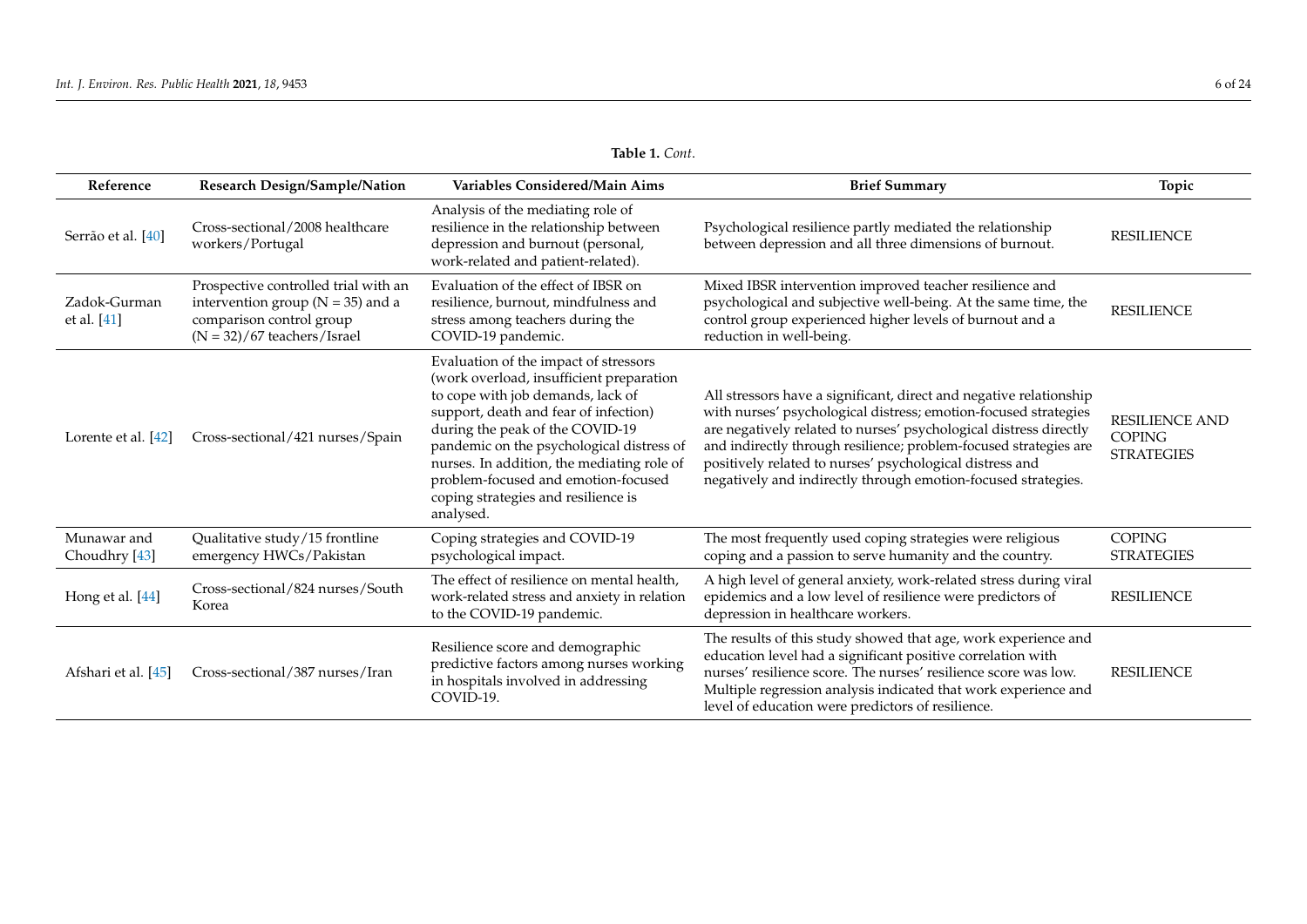| Reference               | Research Design/Sample/Nation                                                             | Variables Considered/Main Aims                                                                                                                                                 | <b>Brief Summary</b>                                                                                                                                                                                                                                                                                                                                                                                                                                                                        | Topic                              |
|-------------------------|-------------------------------------------------------------------------------------------|--------------------------------------------------------------------------------------------------------------------------------------------------------------------------------|---------------------------------------------------------------------------------------------------------------------------------------------------------------------------------------------------------------------------------------------------------------------------------------------------------------------------------------------------------------------------------------------------------------------------------------------------------------------------------------------|------------------------------------|
| Mosheva et al.<br>[46]  | Cross-sectional/1106 doctors/Israel                                                       | Association between pandemic-related<br>stressors (PRSF) and anxiety and<br>assessment of the potential effect of<br>resilience on anxiety.                                    | The results show a negative association between resilience and<br>anxiety. Four salient PRSFs (mental exhaustion, anxiety about<br>being infected, anxiety about infecting family members and<br>sleep difficulties) were positively associated with anxiety scores.                                                                                                                                                                                                                        | <b>RESILIENCE</b>                  |
| Shechter et al.<br>[47] | Cross-sectional/657 healthcare<br>professionals/USA                                       | Distress, coping and preferences for<br>support                                                                                                                                | 61% of participants reported a greater sense of<br>meaning/purpose from the COVID-19 outbreak. Physical<br>activity/exercise was the most common coping strategy (59%)<br>and access to an individual therapist with self-guided online<br>counselling (33%) was of greatest interest.                                                                                                                                                                                                      | <b>COPING</b><br><b>STRATEGIES</b> |
| Huang et al. [48]       | Comparative study/802 in total:<br>374 nurses and 430 nursing<br>students/China           | Comparison of emotional responses and<br>coping strategies between nurses and<br>students.                                                                                     | For the group of professional nurses, anxiety, fear, sadness and<br>anger were significantly higher than for college students. More<br>nurses used problem-focused coping strategies than students<br>did.                                                                                                                                                                                                                                                                                  | <b>COPING</b><br><b>STRATEGIES</b> |
| Vagni et al. [49]       | Cross-sectional/210 in total:<br>121 healthcare workers and<br>89 emergency workers/Italy | Investigation of the relationship between<br>coping strategies used by healthcare<br>professionals and emergency workers to<br>manage emergency-related stressors<br>COVID-19. | The results suggested that the healthcare worker group had<br>higher levels of stress and arousal and used more<br>problem-focused coping strategies than the emergency worker<br>group.                                                                                                                                                                                                                                                                                                    | <b>COPING</b><br><b>STRATEGIES</b> |
| Tahara et al. [50]      | Cross-sectional/661 healthcare<br>workers/Japan                                           | Analysis of risk and coping factors<br>associated with the mental state of<br>healthcare workers.                                                                              | The results suggest that female gender, low levels of<br>communication with friends and high anxiety were associated<br>with poorer mental health. Conversely, good health, high job<br>satisfaction and high satisfaction with new activities were<br>associated with a reduction in mental health problems. Most<br>participants chose an avoidance strategy, and participants with<br>poorer mental health were more likely to adopt social support<br>seeking as their coping strategy. | <b>COPING</b><br><b>STRATEGIES</b> |
| Prazeres et al.<br>[51] | Cross-sectional/222 healthcare<br>workers/Portugal                                        | The role of religious-spiritual coping in<br>relation to COVID-19 fear and anxiety in<br>health care workers.                                                                  | Participants with higher levels on the hope/optimism<br>dimension of the spirituality scale showed less anxiety related<br>to COVID-19.                                                                                                                                                                                                                                                                                                                                                     | <b>COPING</b><br><b>STRATEGIES</b> |

**Table 1.** *Cont*.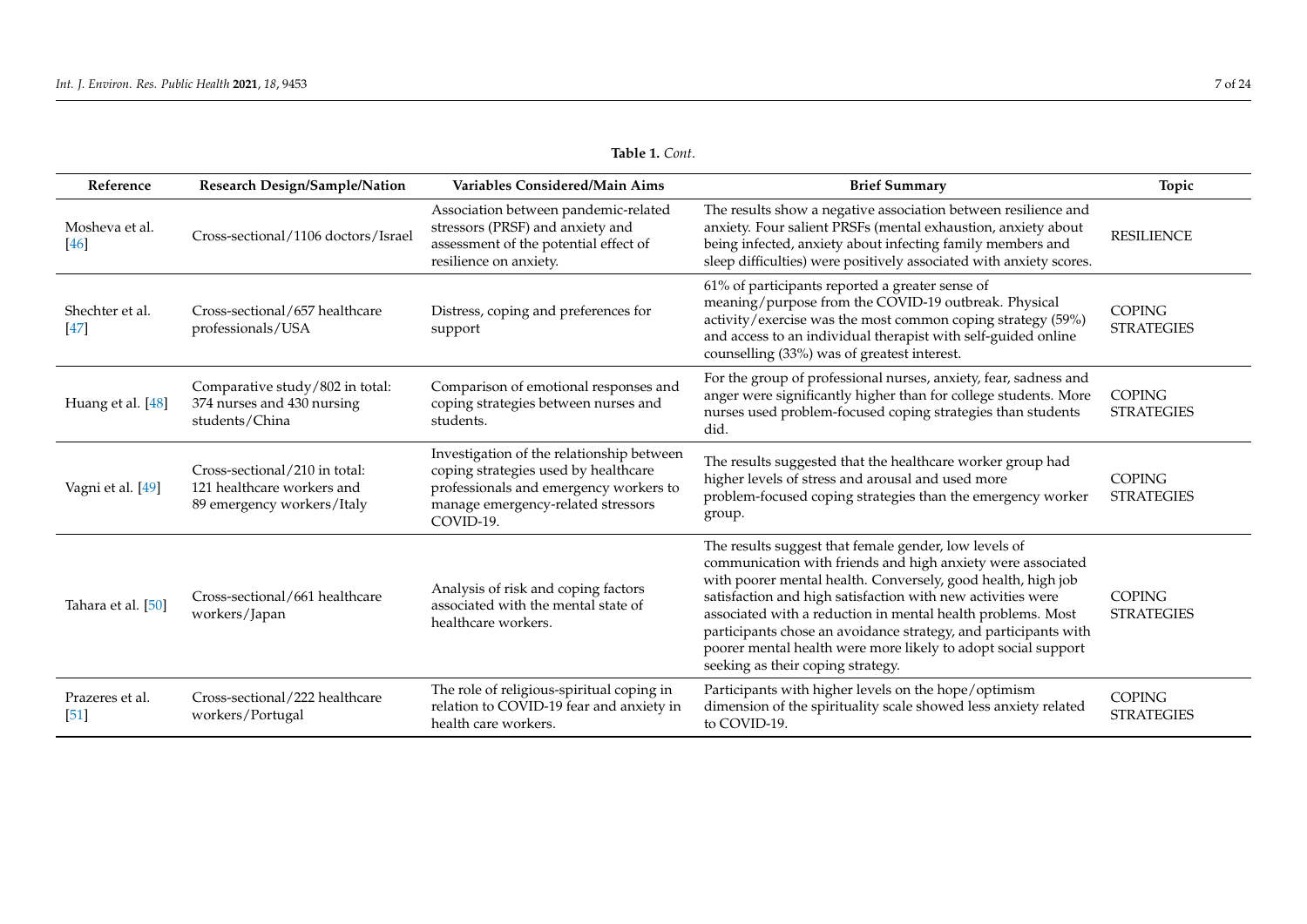| Reference                    | Research Design/Sample/Nation                                                                                                                                                  | Variables Considered/Main Aims                                                                                                                                                                                                                           | <b>Brief Summary</b>                                                                                                                                                                                                                                                                                                                                                                                      | Topic                              |
|------------------------------|--------------------------------------------------------------------------------------------------------------------------------------------------------------------------------|----------------------------------------------------------------------------------------------------------------------------------------------------------------------------------------------------------------------------------------------------------|-----------------------------------------------------------------------------------------------------------------------------------------------------------------------------------------------------------------------------------------------------------------------------------------------------------------------------------------------------------------------------------------------------------|------------------------------------|
| Bozdag and Ergu<br>[52]      | Cross-sectional/214 healthcare<br>workers/Turkey                                                                                                                               | Assessment of the psychological<br>resilience of healthcare workers taking<br>into account individual and<br>environmental variables.                                                                                                                    | Psychological resilience was significantly and positively<br>correlated with life satisfaction, positive affect, perceived social<br>support subscales, age, adoption of personal COVID-19<br>precautions, diet and quality of sleep while was negatively<br>correlated with negative affect, feeling personally at risk as a<br>healthcare professional and worried about being infected.                | <b>RESILIENCE</b>                  |
| Lyu et al. [53]              | longitudinal study<br>1-cross-sectional study 2/134<br>frontline healthcare workers in the<br>first phase and 401 frontline<br>healthcare workers in the second<br>phase/China | The study explores the longitudinal<br>relationship between resilience, PTG and<br>the role of burnout.                                                                                                                                                  | Cross-lagged analysis showed that resilience at Time 1<br>positively predicted PTG at Time 2, which in turn positively<br>predicted resilience at Time 3. PTG at Time 1 also positively<br>predicted resilience at Time 2 (Study 1). Job burnout was<br>negatively related to both resilience and PTG; in particular,<br>emotional exhaustion moderated the link between PTG and<br>resilience (Study 2). | PTG AND<br><b>RESILIENCE</b>       |
| Huffman et al.<br>[54]       | Cross-sectional/785 healthcare<br>providers, medical trainees and<br>administrators/USA                                                                                        | The impact of the COVID-19 pandemic<br>on the psychological well-being of<br>healthcare workers, medical trainees and<br>administrators and identify sources of<br>stress.                                                                               | Greater resilience was associated with less stress, anxiety,<br>fatigue and sleep problems. Additionally, increased resilience<br>and grit were protective factors in managing personal and<br>systemic stressors at the height of the COVID-19 pandemic.                                                                                                                                                 | <b>RESILIENCE</b>                  |
| Oluwaseyi Ojo<br>et al. [55] | Cross-sectional/259<br>employees/Malaysia                                                                                                                                      | Based on the conservation of resources<br>theory, the study investigates the work,<br>social and personal resources underlying<br>employee resilience and the impact of<br>resilience in stimulating work<br>engagement during the COVID-19<br>pandemic. | The results of the path modelling analysis showed a significant<br>impact of self-efficacy, facilitating conditions and support from<br>family and friends on employee resilience. Furthermore,<br>resilience was significantly associated with engagement.                                                                                                                                               | <b>RESILIENCE</b>                  |
| MacIntyre et al.<br>[56]     | Cross-sectional/600 language<br>teachers/Several countries from<br>Europe, North America, South<br>America, Asia, Middle East                                                  | The survey measured stressors and<br>14 coping strategies grouped into two<br>types, 'approach' and 'avoidant'.                                                                                                                                          | Correlations suggested that positive psychological outcomes<br>(well-being, health, happiness, resilience and growth during<br>trauma) were positively correlated with coping and negatively<br>correlated with avoidance. Avoidant coping increased as stress<br>increased, demonstrating a possible cost of using avoidant<br>coping strategies.                                                        | <b>COPING</b><br><b>STRATEGIES</b> |

**Table 1.** *Cont*.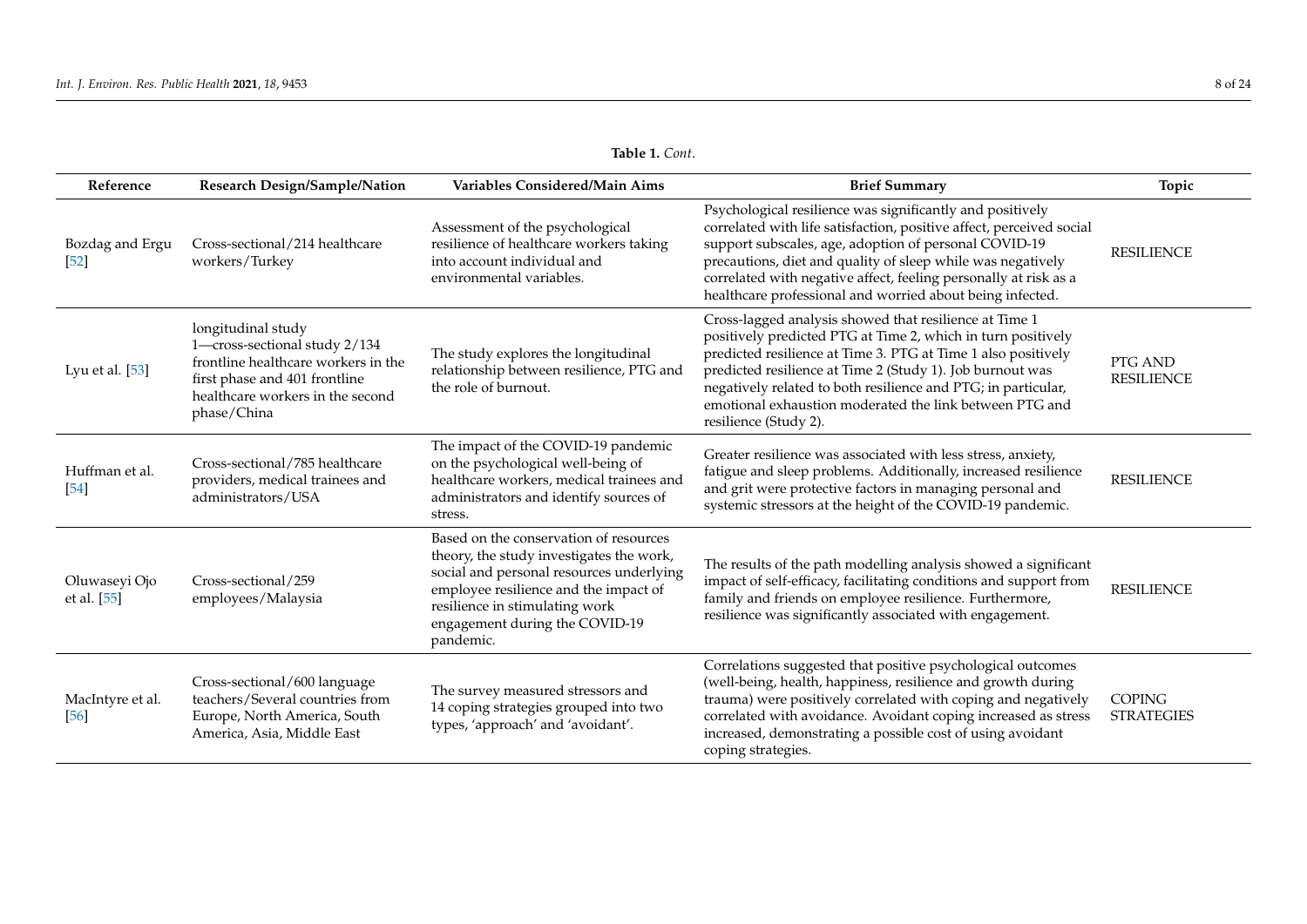| Reference         | <b>Research Design/Sample/Nation</b>                                                      | Variables Considered/Main Aims                                                                                                                                                                                                                                                                                                          | <b>Brief Summary</b>                                                                                                                                                                                                                                                                                                                                                                                                                                                                    | Topic                              |
|-------------------|-------------------------------------------------------------------------------------------|-----------------------------------------------------------------------------------------------------------------------------------------------------------------------------------------------------------------------------------------------------------------------------------------------------------------------------------------|-----------------------------------------------------------------------------------------------------------------------------------------------------------------------------------------------------------------------------------------------------------------------------------------------------------------------------------------------------------------------------------------------------------------------------------------------------------------------------------------|------------------------------------|
| Vagni et al. [57] | Cross-sectional/236 in total:<br>140 healthcare workers and<br>96 emergency workers/Italy | The aim was to assess which stressors<br>caused secondary trauma and to assess<br>the protective role of the hardiness<br>construct.                                                                                                                                                                                                    | Healthcare workers had higher levels of stress and arousal than<br>the emergency worker group, and those involved in COVID-19<br>treatment were exposed to a high degree of stress and were at<br>high risk of developing secondary trauma. Commitment was<br>associated with high levels of stress, arousal and intrusion,<br>while control showed a protective function. Stress and<br>hardiness accounted for 37% and 17% of the variance in arousal<br>and intrusion, respectively. | <b>COPING</b><br><b>STRATEGIES</b> |
| Li et al. [58]    | Comparative study/455 nurses and<br>424 general population/China                          | Evaluation of PTG of Chinese nurses and<br>the general population during the<br>COVID-19 pandemic.                                                                                                                                                                                                                                      | The results highlighted some differences in the PTGI score<br>between nurses and the GP, both in the total score and in the 3<br>dimensions of new possibilities, personal strength and spiritual<br>change. There were also differences between first-line nurses<br>(FLN) and non-first-line nurses (nFLN). Psychological<br>counselling from the WeChat network and self-relaxation were<br>valid coping strategies for relieving nurses' stress.                                    | <b>PTG</b>                         |
| Tuan [59]         | Cross-sectional/672 employees in<br>the tourism sector/Vietnam                            | Study of the role of core beliefs challenge<br>in promoting workers' resilience.                                                                                                                                                                                                                                                        | The results revealed a positive association between workers'<br>core beliefs challenge and their resilience. Cognitive reappraisal<br>was found to be a mediator in the relationship between core<br>beliefs challenge and resilience, whereas no evidence was found<br>regarding the mediating role of expressive suppression. Family<br>strain negatively moderated the relationship between core<br>beliefs challenge and both emotion regulation strategies.                        | <b>RESILIENCE</b>                  |
| Fino et al. [60]. | Cross-sectional/202 healthcare<br>workers/Italy                                           | Analysis of the relationship between<br>post-traumatic stress and PTG, the<br>moderating role of resilience, emotion<br>regulation and social support.<br>Hypothesis: A high level of distress<br>would be associated with PTG in health<br>workers with high resilience, high<br>emotion regulation skills and high social<br>support. | The moderating role of resilience was significant, as indicated<br>by the model and the PTSD-by-resilience interaction. Greater<br>positive reappraisal of events was associated with high levels of<br>post-traumatic growth at normal and above normal levels, but<br>not with low levels of PTSD.                                                                                                                                                                                    | PTG AND<br><b>RESILIENCE</b>       |

**Table 1.** *Cont*.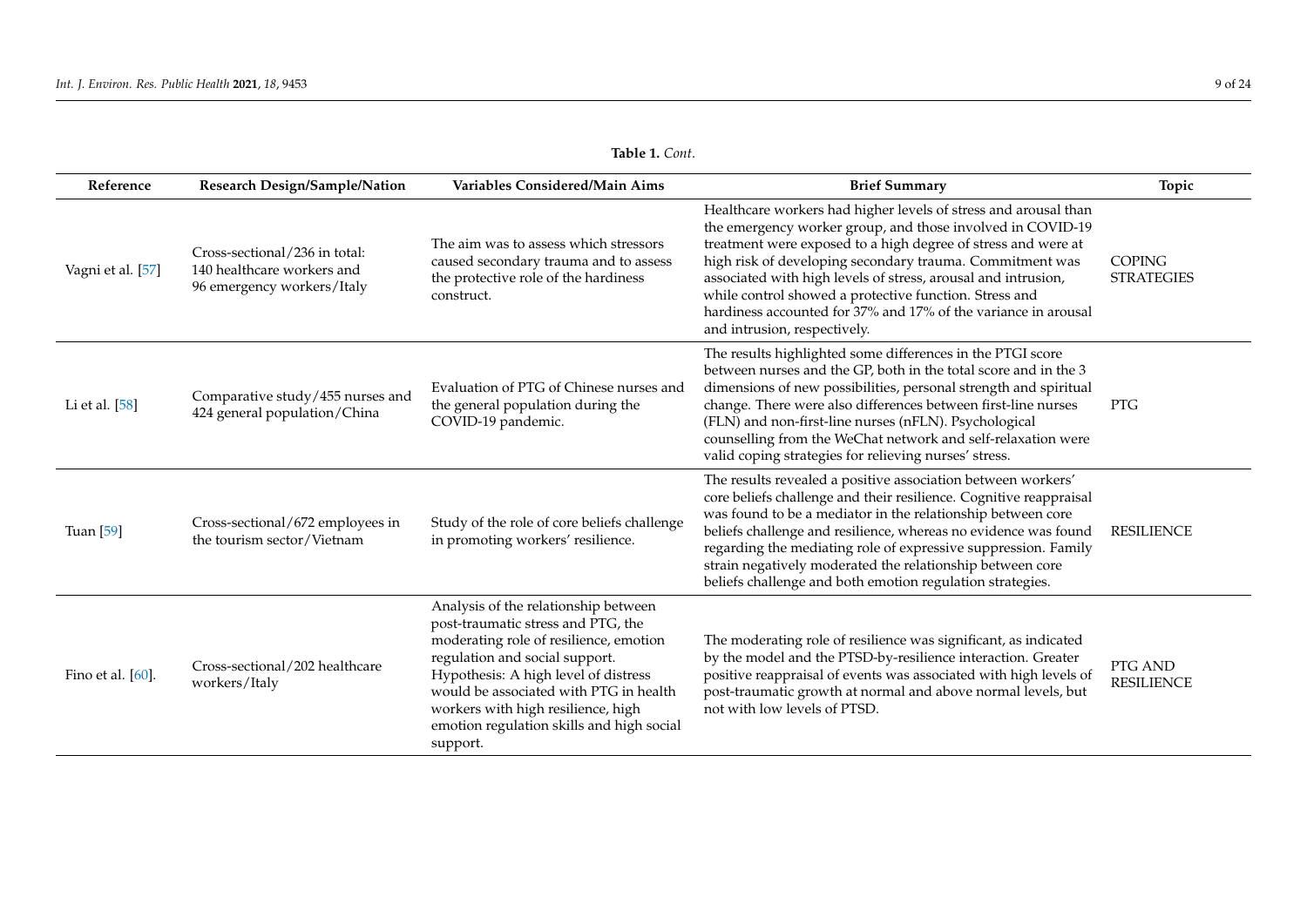| Reference               | Research Design/Sample/Nation                                            | Variables Considered/Main Aims                                                                                                                                                                                                                                                                                                                                                           | <b>Brief Summary</b>                                                                                                                                                                                                                                                                                                                                                                                                                                                                                                                                | Topic                                                       |
|-------------------------|--------------------------------------------------------------------------|------------------------------------------------------------------------------------------------------------------------------------------------------------------------------------------------------------------------------------------------------------------------------------------------------------------------------------------------------------------------------------------|-----------------------------------------------------------------------------------------------------------------------------------------------------------------------------------------------------------------------------------------------------------------------------------------------------------------------------------------------------------------------------------------------------------------------------------------------------------------------------------------------------------------------------------------------------|-------------------------------------------------------------|
| Li et al. [61]          | Predictive study/356 front-line<br>nurses/China                          | Assessment of psychological well-being<br>and factors associated with PTSD before<br>and after nurses worked in COVID-19<br>wards.                                                                                                                                                                                                                                                       | The level of stress and the prevalence of PTSD increased<br>significantly after working in COVID-19 units. Work experience<br>of less than 2 years was significantly associated with a high risk<br>of developing PTSD. Nurses working in COVID-19 wards were<br>significantly more likely to suffer from PTSD than those<br>working in other COVID-19-related units. Resilience was<br>negatively associated with PTSD.                                                                                                                            | <b>RESILIENCE</b>                                           |
| Zhang et al. [62]       | Cross-sectional/180 front-line<br>nurses/China                           | Analysis of the mediating roles of positive<br>and negative affect in the relationship<br>between resilience and burnout in Wuhan<br>hospital nurses at the peak of the<br>COVID-19 pandemic.                                                                                                                                                                                            | Resilience showed significant negative correlations with<br>burnout and emotional exhaustion, depersonalization, reduced<br>personal accomplishment. Resilience correlates positively with<br>positive affect. The excellent preparation to resilience of<br>frontline nurses and the associated positive effect can reduce the<br>risk of burnout.                                                                                                                                                                                                 | <b>RESILIENCE</b>                                           |
| Debanjan et al.<br>[63] | Cross-sectional/172 Physicians<br>working at COVID-19<br>Hospitals/India | Understanding adversity and defining<br>the resilience framework of doctors in<br>COVID-19 hospitals, through a<br>qualitative approach.                                                                                                                                                                                                                                                 | The resilience "framework" of these workers is a process that<br>has emerged as doctors have faced fears of infection,<br>uncertainty, stigma, guilt and social isolation. Unmet needs<br>were flexible work policies, administrative measures for better<br>medical protection, media sensitivity to the image of HCWs,<br>effective risk communication for their health and social<br>inclusion. Resilience consisted of three facets: forming a<br>"resilient identity", managing resilience and working through<br>socio-occupational distress. | <b>RESILIENCE AND</b><br><b>COPING</b><br><b>STRATEGIES</b> |
| Coulombe et al.<br>[64] | Cross-sectional/1122 workers from<br>different sectors/Canada            | The study aims to explore associations of<br>potential resilience factors at multiple<br>ecological levels (i.e., trait resilience,<br>family functioning, social support from<br>friends, social participation and trust in<br>health care institutions) with mental<br>health and well-being outcomes and their<br>role as moderators against the negative<br>effects of the pandemic. | Meaning of life was positively associated with trait resilience,<br>better family functioning, greater social support from friends,<br>social participation and trust in healthcare institutions. Lower<br>stress was associated with better family functioning, trust in<br>healthcare institutions and greater trait resilience.                                                                                                                                                                                                                  | <b>RESILIENCE</b>                                           |

|  | Table 1. Cont. |
|--|----------------|
|--|----------------|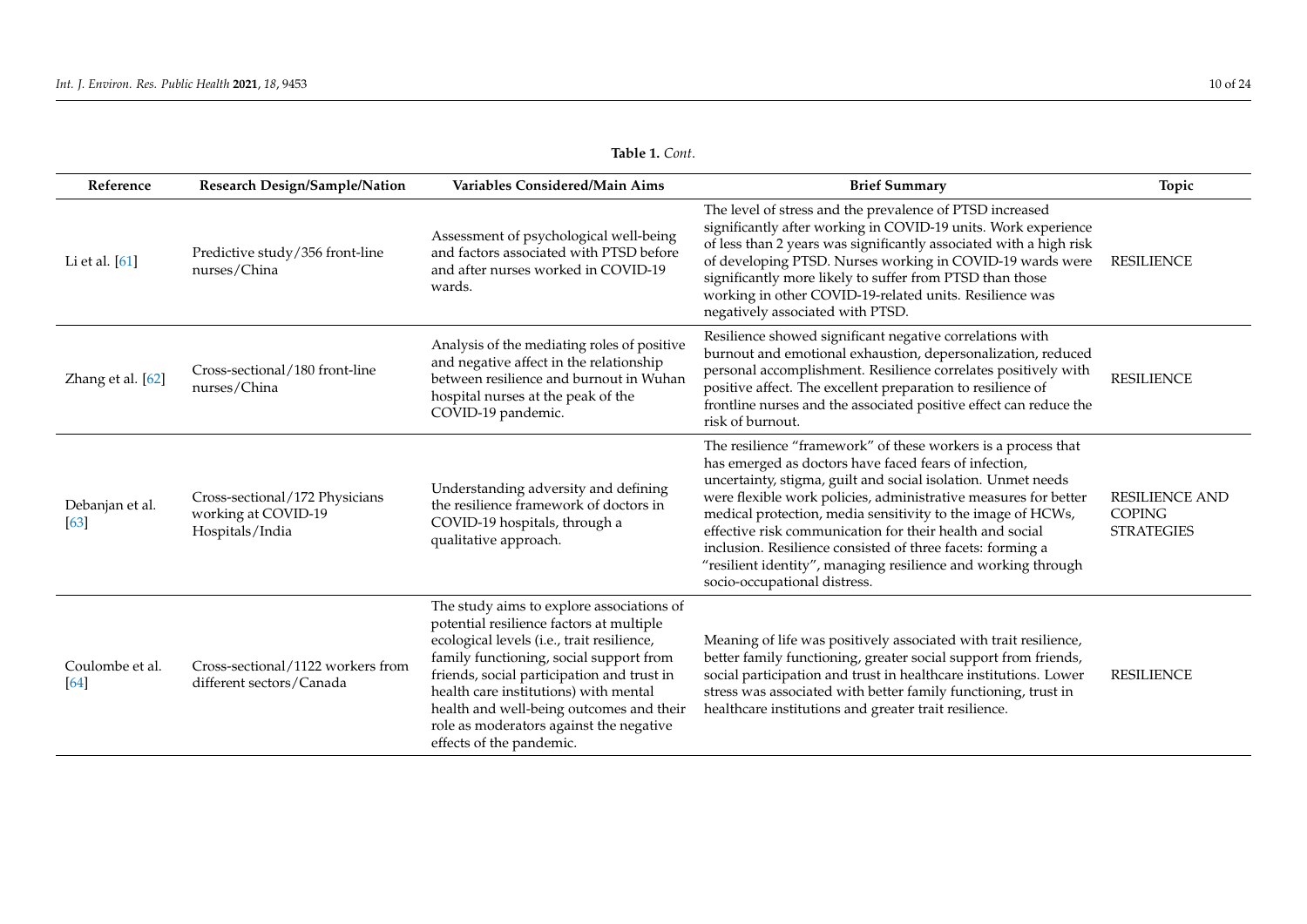| Reference                  | Research Design/Sample/Nation                              | Variables Considered/Main Aims                                                                                                                                                                                                                           | <b>Brief Summary</b>                                                                                                                                                                                                                                                                                                                                                                                                                                                                | Topic                              |
|----------------------------|------------------------------------------------------------|----------------------------------------------------------------------------------------------------------------------------------------------------------------------------------------------------------------------------------------------------------|-------------------------------------------------------------------------------------------------------------------------------------------------------------------------------------------------------------------------------------------------------------------------------------------------------------------------------------------------------------------------------------------------------------------------------------------------------------------------------------|------------------------------------|
| Croghan et al.<br>[65]     | Cross-sectional/302 healthcare<br>workers/USA              | The purpose of the study was to assess<br>the level of stress, resilience and ability to<br>cope among HCWs during the initial<br>stages of the pandemic and to determine<br>inter-professional differences.                                             | HCWs reported moderate-high stress scores, and normal levels<br>of resilience and coping, the MD/NP/PA group had the highest<br>resilience, while nurses had the lowest. Nurses also had higher<br>stress levels compared to the MD/PA/NP group; older age was<br>associated with higher resilience.                                                                                                                                                                                | <b>RESILIENCE</b>                  |
| Di Giuseppe et al.<br>[66] | Cross-sectional/233 healthcare<br>workers/Italy            | This study aimed to identify protective<br>factors against perceived stress and<br>burnout and factors that can improve<br>resilience among health workers.                                                                                              | Mature defences were positively associated with resilience and<br>personal accomplishment, while they have negative influences<br>on stress and burnout. Neurotic and immature defences<br>followed the opposite trend. Lower age, female gender, higher<br>exposure to COVID-19, lower resilience and less adaptive<br>defensive functioning were the best predictors of perceived<br>stress and emotional exhaustion among healthcare<br>professionals.                           | <b>COPING</b><br><b>STRATEGIES</b> |
| Di Trani et al. [67]       | Cross-sectional/267 healthcare<br>workers/Italy            | The general aim of this study was to<br>explore the burnout dimensions among<br>Italian HCWs during the COVID-19<br>emergency and to evaluate their<br>relationships with some psychological<br>features (resilience and intolerance to<br>uncertainty). | HCWs at high risk of burnout showed significantly lower levels<br>of resilience and higher levels of uncertainty intolerance. Levels<br>of resilience and the ability to tolerate uncertainty were<br>significant factors in determining the impact of the COVID-19<br>emergency on HCWs. The use of emotional strategies that allow<br>individuals to remain in a critical situation without the need to<br>control it seems to protect against burnout in these<br>circumstances. | <b>RESILIENCE</b>                  |
| Fleuren et al. [68]        | Cross-sectional/1126 healthcare<br>workers/The Netherlands | The study aims to investigate the<br>relationships between resilience, team<br>social climate and depressive complaints,<br>specifically focusing on infection-related<br>fears as a relevant explanatory<br>mechanism.                                  | This model shows that personal resilience is negatively<br>associated with depressive complaints and concerns about<br>infections, which in turn are positively related to depressive<br>symptoms. Team social climate is associated with a lower effect<br>of worries about being infected and infecting others on<br>depressive complaints. Resilience can be an important<br>individual resource in preventing depressive complaints.                                            | <b>RESILIENCE</b>                  |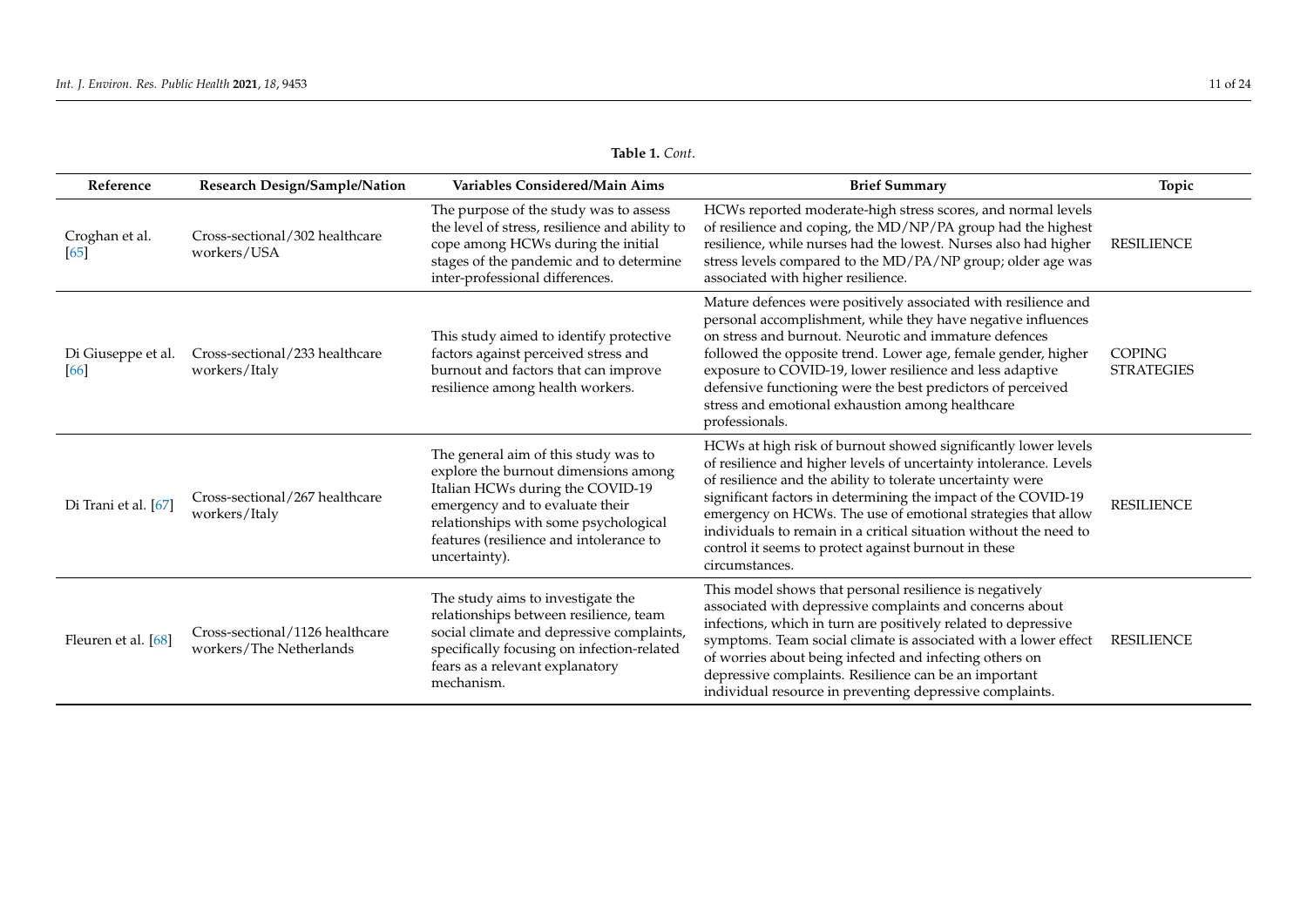| Reference                 | Research Design/Sample/Nation                                                | Variables Considered/Main Aims                                                                                                                                                                                                              | <b>Brief Summary</b>                                                                                                                                                                                                                                                                                                                                                                                                                                                                                                                                                                                                                                                                                                                                                                                                                                                     | Topic                                                       |
|---------------------------|------------------------------------------------------------------------------|---------------------------------------------------------------------------------------------------------------------------------------------------------------------------------------------------------------------------------------------|--------------------------------------------------------------------------------------------------------------------------------------------------------------------------------------------------------------------------------------------------------------------------------------------------------------------------------------------------------------------------------------------------------------------------------------------------------------------------------------------------------------------------------------------------------------------------------------------------------------------------------------------------------------------------------------------------------------------------------------------------------------------------------------------------------------------------------------------------------------------------|-------------------------------------------------------------|
| Hou et al. [69]           | Cross-sectional/1472 healthcare<br>workers/China                             | The study examined the effect of social<br>support on the mental health of<br>healthcare workers and its underlying<br>mechanisms regarding the mediating role<br>of resilience and the moderating role of<br>age during the epidemic.      | The results highlighted the protective role of social support in<br>mental health among healthcare professionals. Resilience could<br>be one of the pathways through which social support<br>contributes to mental health. The effect of social support on<br>mental health through resilience is attenuated in middle-aged<br>healthcare workers compared to younger ones.                                                                                                                                                                                                                                                                                                                                                                                                                                                                                              | <b>RESILIENCE</b>                                           |
| Sinu et al. [70]          | Cross-sectional/120 frontline<br>healthcare workers/India                    | This study aims to determine burnout<br>and resilience levels and associated<br>factors among frontline nurses caring for<br>COVID-19 patients.                                                                                             | Resilience showed a significant negative relationship with<br>emotional exhaustion and reduced professional efficacy.<br>Emotional exhaustion and reduced personal accomplishments<br>are significantly negatively correlated with total resilience, but<br>there is no significant relationship between depersonalization<br>and resilience. Increasing resilience among nurses will help<br>mitigate the symptoms of burnout.                                                                                                                                                                                                                                                                                                                                                                                                                                          | <b>RESILIENCE</b>                                           |
| Lin et al. [71]           | Cross-sectional/114 healthcare<br>workers/China                              | Investigation of the resilience of non-local<br>healthcare workers sent to support local<br>healthcare workers in treating the<br>COVID-19 outbreak.                                                                                        | Resilience correlated negatively with anxiety and depression but<br>positively with active coping styles. Active coping, depression,<br>anxiety and training/support provided by the respondent's<br>permanent hospital were significantly associated with resilience.                                                                                                                                                                                                                                                                                                                                                                                                                                                                                                                                                                                                   | <b>RESILIENCE AND</b><br><b>COPING</b><br><b>STRATEGIES</b> |
| Maiorano et al.<br>$[72]$ | Cross-sectional/140 healthcare<br>workers and 100 emergency<br>workers/Italy | The study aims to investigate the direct<br>and mediated effects of coping strategies<br>and hardiness on secondary trauma<br>among Italian medical staff and<br>emergency workers involved in the first<br>phase of the COVID-19 pandemic. | Physicians, nurses and rescuers were exposed to similar levels<br>of organizational, cognitive, social and emotional stress. The use<br>of cognitive and emotional avoidance strategies, especially in an<br>initial emergency phase seems to allow these workers to limit<br>their sense of helplessness and inability, favoring resilience and<br>the activation of proactive attitudes. Stopping negative<br>emotions seems to reduce stress levels and arousal and intrusive<br>aspects of the trauma. Older workers showed a greater tendency<br>to adopt avoidance strategies toward negative thoughts and<br>emotions, but exhibited higher levels of arousal. Age seems to<br>allow health and emergency workers to stop the intrusive<br>aspects of the trauma, thus making them more committed to the<br>intervention and less influenced by the consequences. | <b>COPING</b><br><b>STRATEGIES</b>                          |

| <b>Table 1.</b> Cont. |  |  |
|-----------------------|--|--|
|-----------------------|--|--|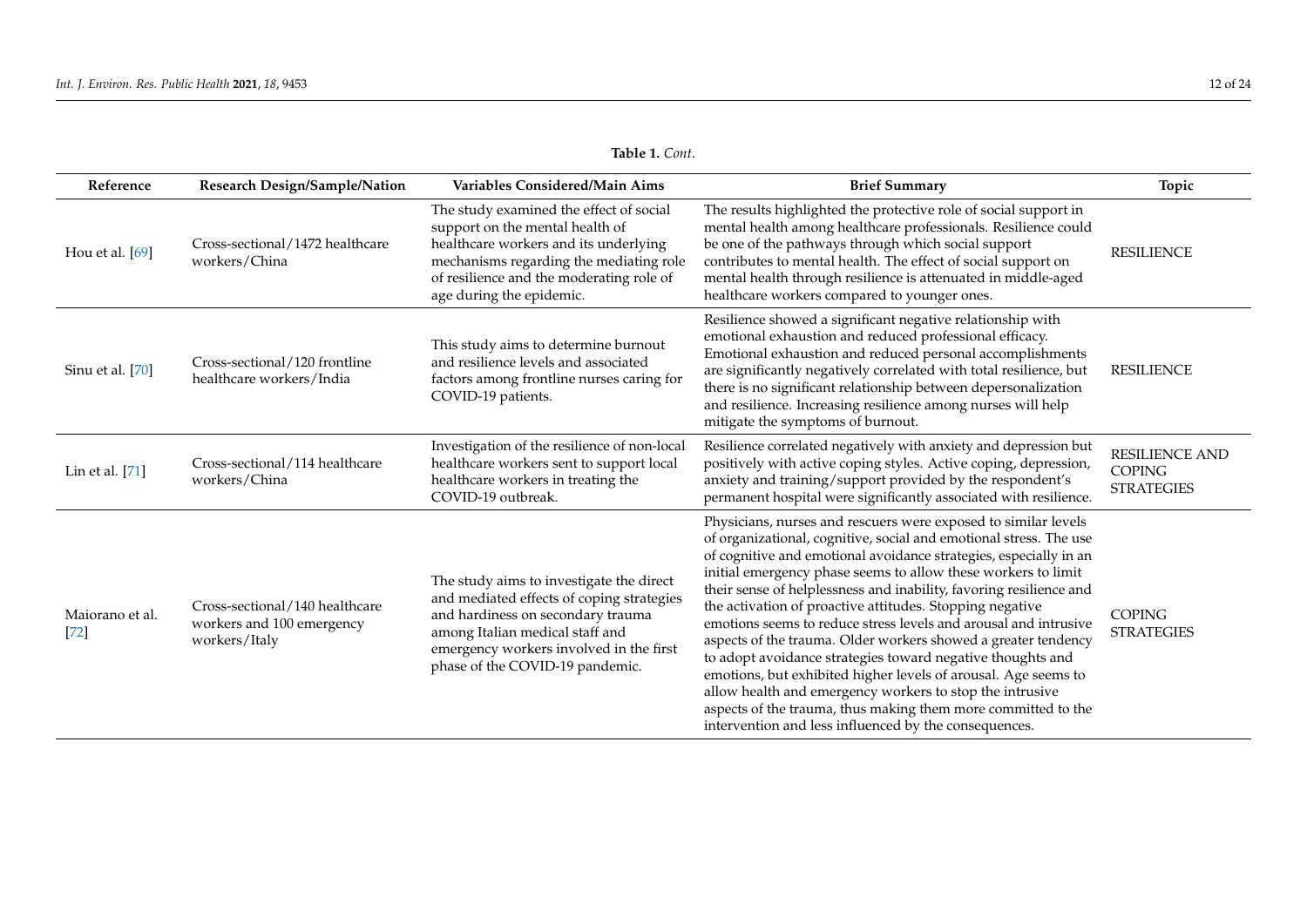<span id="page-12-0"></span>

| <b>Table 1.</b> Cont.     |                                                                                      |                                                                                                                                                                                                                                                                                                       |                                                                                                                                                                                                                                                                                                                                                                                                                                                                                                                                                                                                                                                                                                                                            |                                    |  |  |
|---------------------------|--------------------------------------------------------------------------------------|-------------------------------------------------------------------------------------------------------------------------------------------------------------------------------------------------------------------------------------------------------------------------------------------------------|--------------------------------------------------------------------------------------------------------------------------------------------------------------------------------------------------------------------------------------------------------------------------------------------------------------------------------------------------------------------------------------------------------------------------------------------------------------------------------------------------------------------------------------------------------------------------------------------------------------------------------------------------------------------------------------------------------------------------------------------|------------------------------------|--|--|
| Reference                 | Research Design/Sample/Nation                                                        | Variables Considered/Main Aims                                                                                                                                                                                                                                                                        | <b>Brief Summary</b>                                                                                                                                                                                                                                                                                                                                                                                                                                                                                                                                                                                                                                                                                                                       | Topic                              |  |  |
| McFadden et al.<br>$[73]$ | Cross-sectional/3425 healthcare<br>workers and social workers/United<br>Kingdom (UK) | This study examines the relationship<br>between coping strategies and wellbeing<br>and quality of working life in nurses,<br>midwives, allied health professionals,<br>social care workers and social workers<br>who worked in health and social care in<br>the UK during its first wave of COVID-19. | Positive coping strategies, such as active coping and seeking<br>help, have been associated with higher well-being and a better<br>quality of working life. Negative coping strategies showed an<br>opposite trend. The most frequently used coping strategy was<br>acceptance. Avoidance coping was associated with lower<br>well-being. Among the more adaptive coping strategies, active<br>coping and seeking help were found to help be protective<br>factors. Active coping, help seeking, religion, humour,<br>work-family segmentation, working to improve skills,<br>recreation and relaxation and exercise were all coping strategies<br>employed by workers (personal job resources) that protected<br>them from low wellbeing. | <b>COPING</b><br><b>STRATEGIES</b> |  |  |
| Roca et al. [74]          | Qualitative study/22 nursing<br>students/Spain                                       | The study aimed to qualitatively explore<br>the experiences and emotional responses<br>of senior nursing students who<br>volunteered to provide health assistance<br>at the peak of the COVID-19 pandemic<br>and to identify coping measures taken to<br>deal with the situation.                     | The coping strategies used in the work context were teamwork,<br>psychological assistance by the healthcare institution, seeking<br>information on COVID-19 care and peer support, primarily<br>through social networks. Other personal strategies included<br>receiving support from family and friends, recreational<br>activities, self-reliance, humour and religion.                                                                                                                                                                                                                                                                                                                                                                  | <b>COPING</b><br><b>STRATEGIES</b> |  |  |
| Zhou et al. [75]          | Longitudinal study/107 healthcare<br>workers/China                                   | The study aims to examine the effects of<br>perceived organizational support,<br>self-efficacy and two types of coping<br>strategies on the PTSD symptoms of<br>frontline healthcare workers fighting<br>against COVID-19 in Wuhan.                                                                   | Perceived organizational support reduced PTSD symptoms<br>through the mediating effect of problem-focused coping and the<br>sequential mediating effect of self-efficacy and problem-focused<br>coping strategies. Emotion-focused coping is less likely to be<br>used and is not effective for reducing PTSD symptoms.<br>Self-efficacy predicted reduction of PTSD symptoms by the<br>mediating effect of problem-focused coping.                                                                                                                                                                                                                                                                                                        | <b>COPING</b><br><b>STRATEGIES</b> |  |  |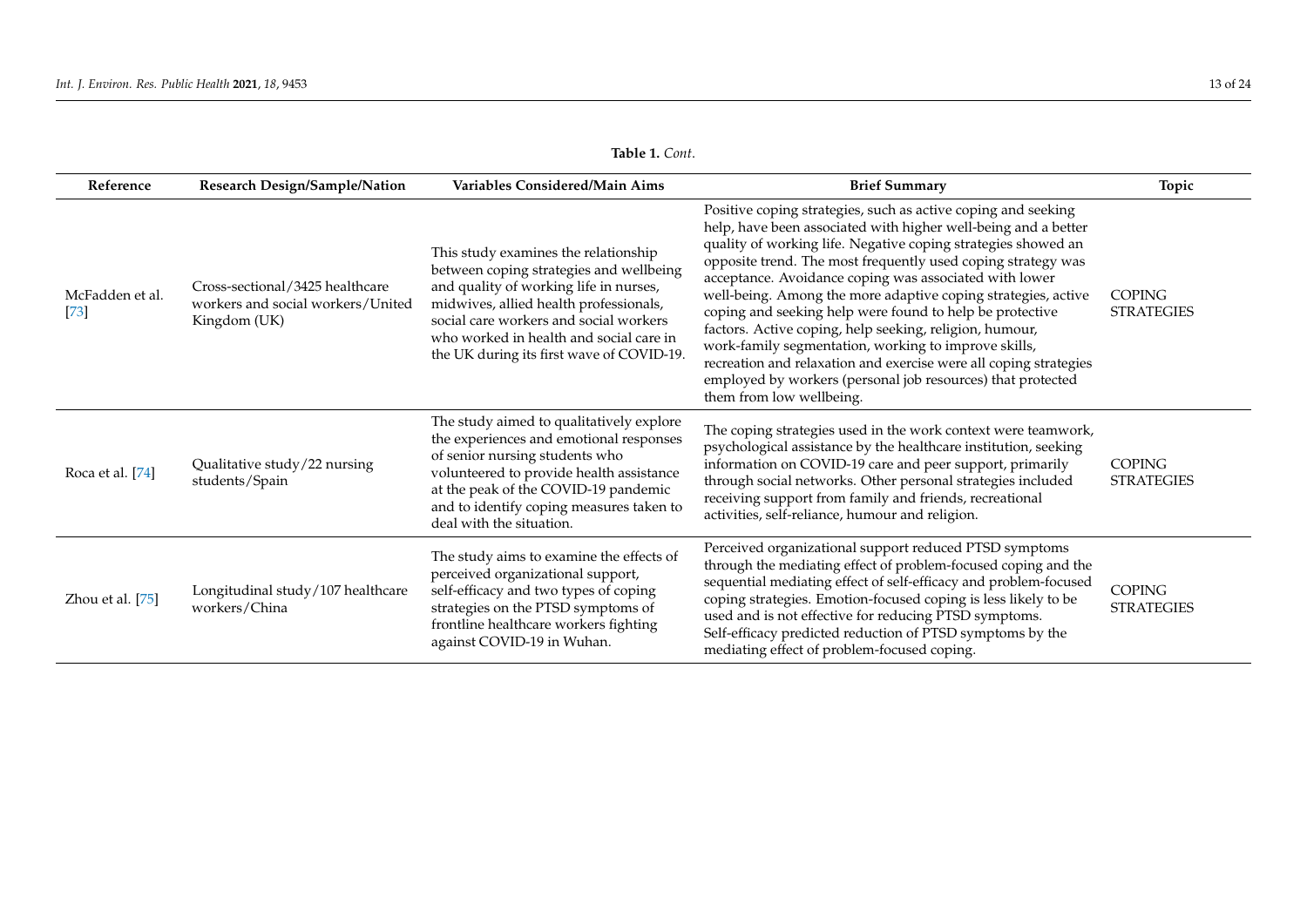# *2.2. Inclusion Criteria*

The inclusion criteria followed the PICO scheme mentioned above; in particular, we included articles focusing on positive mental aspects related to the COVID-19 pandemic in the workplace, including articles analyzing resilience and coping strategies applied by workers to deal with the psychological strain of managing the pandemic at work. Articles analyzing posttraumatic growth and personal growth consequent to pandemic were also included.

## *2.3. Exclusion Criteria*

Articles written in languages other of English were excluded. Reports of less academic significance, letters to the editors, non-peer reviewed articles, individual contributions and purely descriptive studies published in scientific conferences without any quantitative and qualitative inferences were excluded from this review. Furthermore, review articles were not included in the literature synthesis but discussed in other paragraphs. Studies regarding the general population and not specifically focused on workers were also excluded.

#### **3. Results**

The online search retrieved a total of 1504 papers: Pubmed (232), Scopus (68), Embase (55), Web of Science (231), PsycInfo (64) and Google Scholar (854). Among these studies, 1444 records were excluded because they did not match the inclusion criteria, while 57 full texts were assessed for eligibility. After removing duplicates, 46 articles were included in the literature synthesis. The process of the literature search and the selection of papers is shown in Figure [1.](#page-13-0) The included studies and the main findings are included in Table [1.](#page-12-0)

<span id="page-13-0"></span>

**Figure 1.** Flow diagram of the literature search and articles selection (adapted from PRISMA 2020 guidelines for systematic reviews) [\[76\]](#page-22-18).

The articles selected were published in several countries, representing a comprehensive sample from various parts of the world, except for Africa and South America, where no published article met the inclusion criteria. The most representative area was Europe (15 articles, 32.7% of the total) and among these, Italy was the country where most of the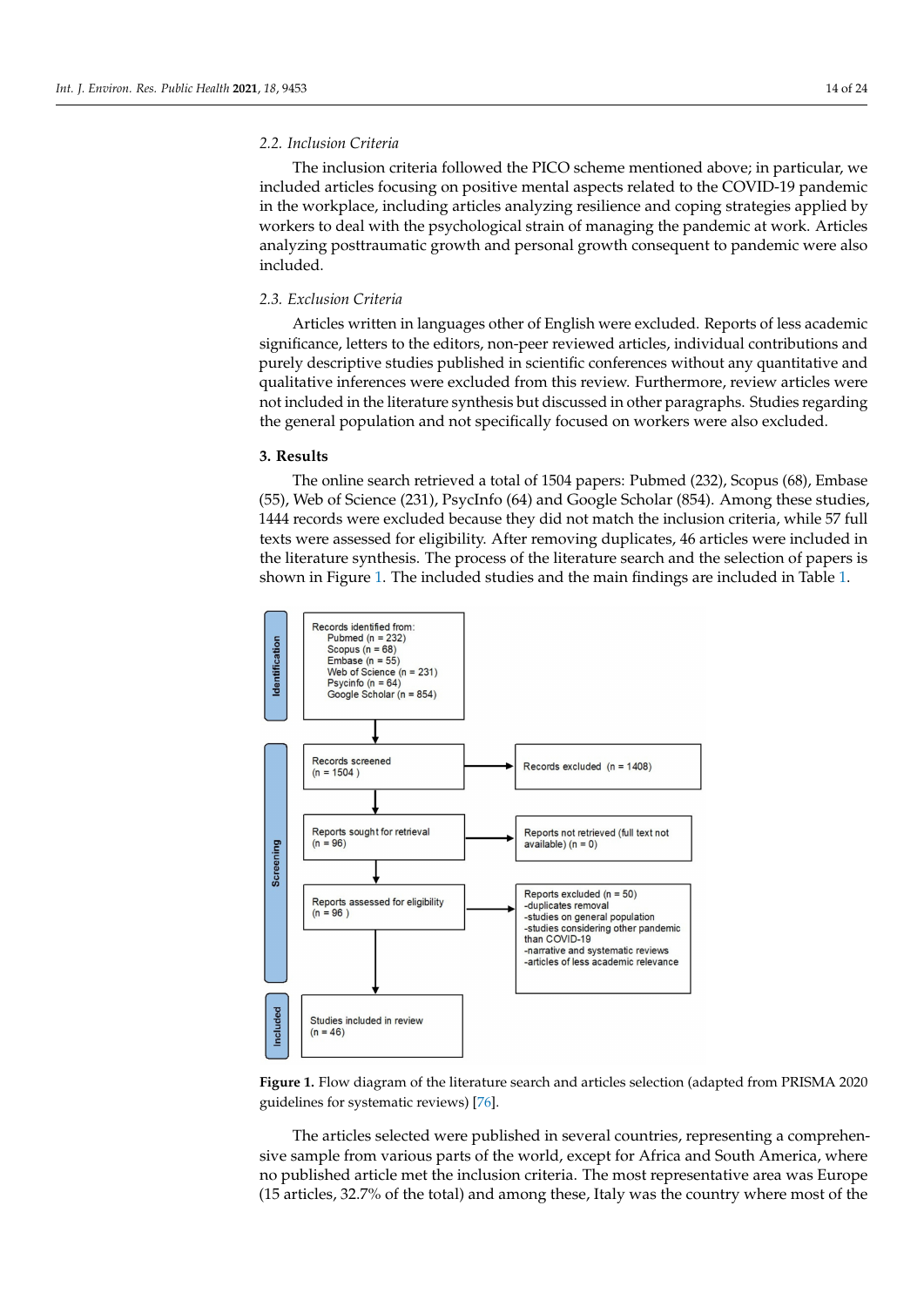research was conducted (seven articles, 15% of the total). Among the individual countries, China was the most represented with 10 articles (21.3%). Six articles were published in North America (five in USA and one in Canada, 12.8%). Israel (2), India (2), Pakistan (1), Iran (1), Korea (2), Japan (1) and South-East Asia (2) were also present.

Three major topics were identified and analyzed: resilience, coping strategies and posttraumatic growth. The findings for each topic are described in the following paragraphs and further summarized in Table [2.](#page-14-0)

<span id="page-14-0"></span>**Topic Overall Findings Implications** Resilience It is positively associated with PTG, life and professional satisfaction. It is negatively associated with work-related stress, anxiety and depression. • Age, work experience and level of education positively correlate with resilience. Resilience boosts work engagement and plays a mediating role between depression and burnout. • Multi-level interventions are necessary to ensure the resilience of the workforce. Team leaders should build a sense of collective efficacy through effective communication and transparency. • Counselling sessions, cognitive behavioral techniques and relaxation strategies are useful interventions to translate workers' resources into workplace resilience. Coping Strategies Positive attitude towards the problem, peer support, self-reliance, problem negotiation and self-care are key positive coping strategies. • Emotion and problem-focused attitudes are two common coping strategies associated with positive and negative mental outcomes. • Escape-avoidance coping strategies are associated with higher levels of occupational stress. • Younger age and female gender predict less adaptive functioning. • A supportive work environment is necessary for the development of adequate coping strategies. • Organizations should devise interventions specifically designed to boost positive and active attitudes and decrease avoidance behaviors. In order to deal with the traumatic contents, workers should learn to recognize and be aware of their thoughts and emotions. Posttraumatic growth • Frontline healthcare workers seem to have higher levels of PTG. PTG is influenced by the length of service, self-confidence, awareness of the risk of contagion and psychological intervention or training. PTG is often experienced through "deliberate rumination" or through a positive reappraisal of events. • Adaptive coping strategies and resilience contribute to the development of PTG. • Organizations should guide workers in perceiving moments of extreme crisis as opportunities. • Workers should be involved in specific programs and workshops dedicated to positive reinterpretation and reframing. • Deliberate cognitive processing along with adequate emotional and instrumental support are among the key factors for successful growth.

**Table 2.** Main findings and implications analyzed by topic.

#### *3.1. Resilience*

Despite the numerous negative psychosocial effects of the COVID-19 pandemic, positive consequences in the workplace are also possible. Among the selected studies, 25 articles analyzed resilience during the COVID-19 pandemic, alone or together with other constructs. Studies concerning this aspect mainly included healthcare professionals as a sample (nurses, surgeons, medical assistants, etc.) and, to a lesser extent, non-healthcare workers. All the studies analyzed followed a cross-sectional design except for two longitudinal studies, one prospective controlled trial and one predictive study.

Resilience was associated in different ways with positive and negative (growth/stress) lockdown outcomes. Resilience correlated with Secondary Traumatic Stress (STS), age correlated with PTG, while education and nearly all coping strategies correlated with both STS and PTG [\[33\]](#page-21-25). In Chinese nurses working during the COVID-19 emergency, resilience had the strongest direct effect on intention to stay and significantly influenced PTG and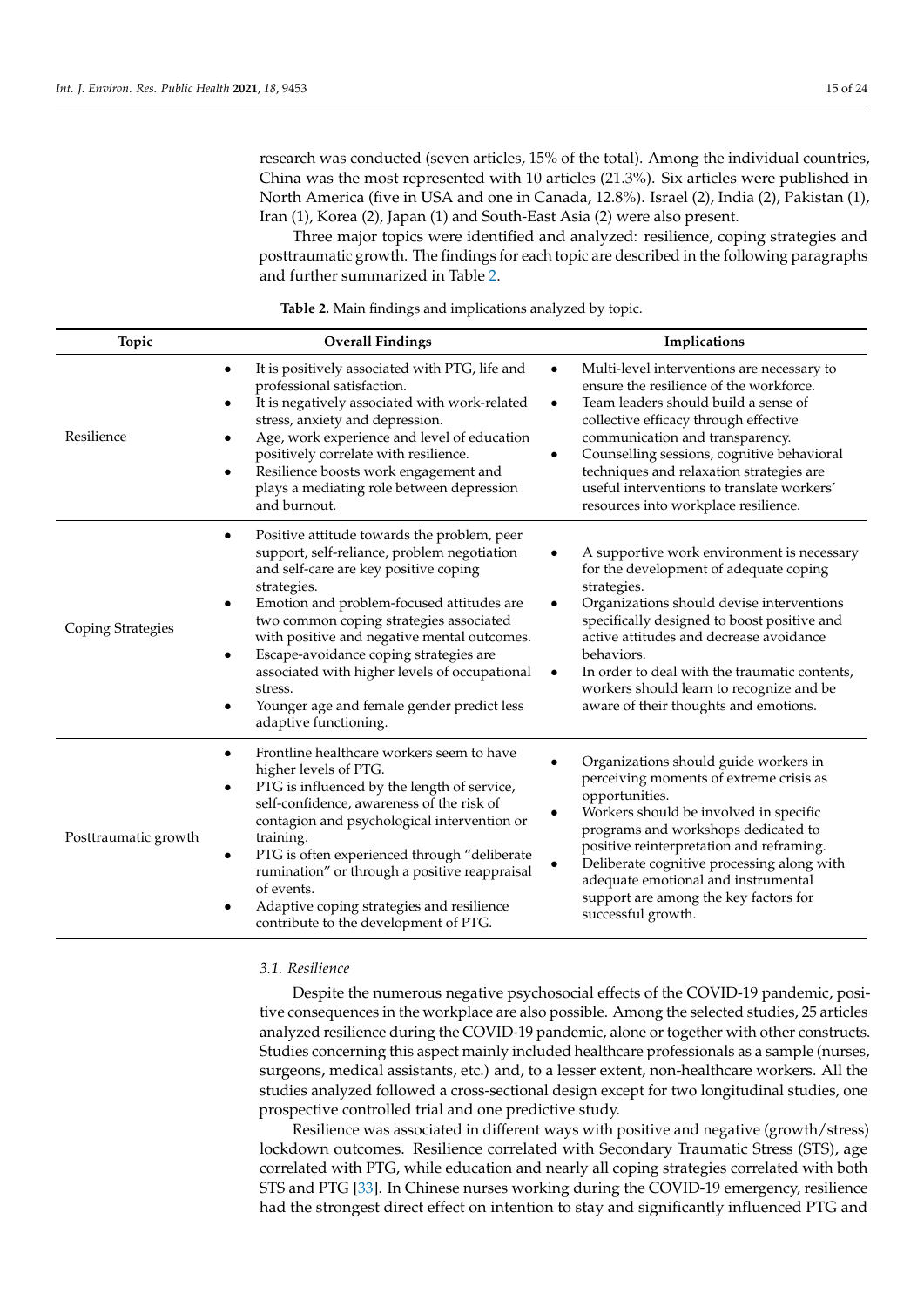perceived professional benefits [\[35\]](#page-21-26). In a study concerning moral injury among healthcare workers in the US [\[39\]](#page-21-27), moral injury remained stable over three months, while distress decreased but was not affected by any baseline occupational or resiliency factors. Moreover, resilience played a mediating role between depression and burnout [\[40](#page-21-28)[,62](#page-22-19)[,70\]](#page-22-20). Individuals at high risk of burnout showed significantly lower levels of resilience [\[66\]](#page-22-21). Furthermore, an Inquiry-Based Stress Reduction (IBSR) intervention improved resilience for a sample of teachers in Israel [\[41\]](#page-21-29). Through resilience, emotion-focused strategies were negatively related to psychological distress directly and indirectly in a sample of Spanish nurses [\[42\]](#page-21-30). Resilience was negatively correlated with depression, stress and anxiety [\[44](#page-21-31)[,46,](#page-21-32)[54,](#page-21-33)[65,](#page-22-22)[68](#page-22-23)[,71\]](#page-22-24). Age, work experience and level of education had a significant positive correlation with nurses' resilience score [\[45\]](#page-21-34). Resilience had a positive and significant correlation with life satisfaction, positive affect, perceived social support, participants' age, adoption of personal precautions against coronavirus, nutrition and sleep quality [\[52\]](#page-21-35). A Chinese study [\[53\]](#page-21-36) found that resilience positively predicted PTG and vice versa, creating a cycle of reinforcement between resilience and PTG over time. In addition, burnout was negatively associated with both resilience and PTG. A study conducted on a sample of Malaysian employees showed that resilience was significantly associated with work engagement. Furthermore, self-efficacy influenced work engagement directly and indirectly through resilience [\[55\]](#page-21-37). A research carried out on a sample of Vietnamese tourism employees highlighted that core beliefs challenge was positively related to workers' resilience while cognitive reappraisal played a mediating role in this relationship [\[59\]](#page-22-25). Resilience also plays a crucial moderating role in the relationship between PTSD and PTG: High levels of resilience enhanced PTG beyond the mean level [\[60\]](#page-22-26). In another study carried out on a sample of Chinese front-line nurses, resilience was negatively associated with PTSD [\[61\]](#page-22-27). An Indian study conceptualized a resilience "framework" pointing out three concepts: Forming a "resilient identity", the resilience "management" and working through sociooccupational distress [\[63\]](#page-22-28). Canadian research [\[64\]](#page-22-29) underlined the importance of resilience factors (i.e., trait resilience, family functioning, social support, social participation and trust in healthcare institutions) in association with mental health and well-being. Lower stress correlated with higher trait resilience, which, among the five factors, seemed to be the most important. Resilience is also a mediator between the effects of social support and mental health among HCWs [\[69\]](#page-22-30).

#### *3.2. Coping Strategies*

Sixteen of the studies (34%) included in the review analyzed coping strategies applied in the workplace to deal with the pandemic emergency. Most studies used a cross-sectional design and surveys to explore the type of coping strategies and their association with psychological outcomes. Only two studies used a qualitative approach and one study employed a longitudinal design. Fourteen studies explored coping strategies among healthcare workers, while the other two investigated this topic in teachers and mechanical Turk workers, respectively. In healthcare workers, coping strategies seem to play a fundamental role in the management of the emergency and the related occupational stress. Positive and negative coping strategies were identified. The former were associated with a reduction in poor mental health outcomes [\[38](#page-21-38)[,42](#page-21-30)[,51](#page-21-39)[,66](#page-22-21)[,71](#page-22-24)[,72](#page-22-31)[,74](#page-22-32)[,75\]](#page-22-33). Active coping strategies were also positively associated with resilience [\[71\]](#page-22-24). The key positive coping strategies were a positive attitude towards the problem, social network, peer support, teamwork, self-reliance, problem negotiation and self-care [\[38,](#page-21-38)[63](#page-22-28)[,74\]](#page-22-32). Seeking social support was a common coping strategy. In addition, in some studies, this strategy was adopted to a greater extent by workers with lower mental well-being [\[38](#page-21-38)[,50\]](#page-21-40). A problem-focused attitude was found to be a protective factor for reducing anxiety and depression [\[38](#page-21-38)[,48\]](#page-21-41) while another study highlighted an association between this coping strategy and higher levels of nurses' psychological distress [\[42\]](#page-21-30). Emotion-focused strategies were negatively related to nurses' psychological distress directly and indirectly through resilience [\[42\]](#page-21-30) and were mostly employed by men [\[48\]](#page-21-41). Comparing problem and emotion-focused cop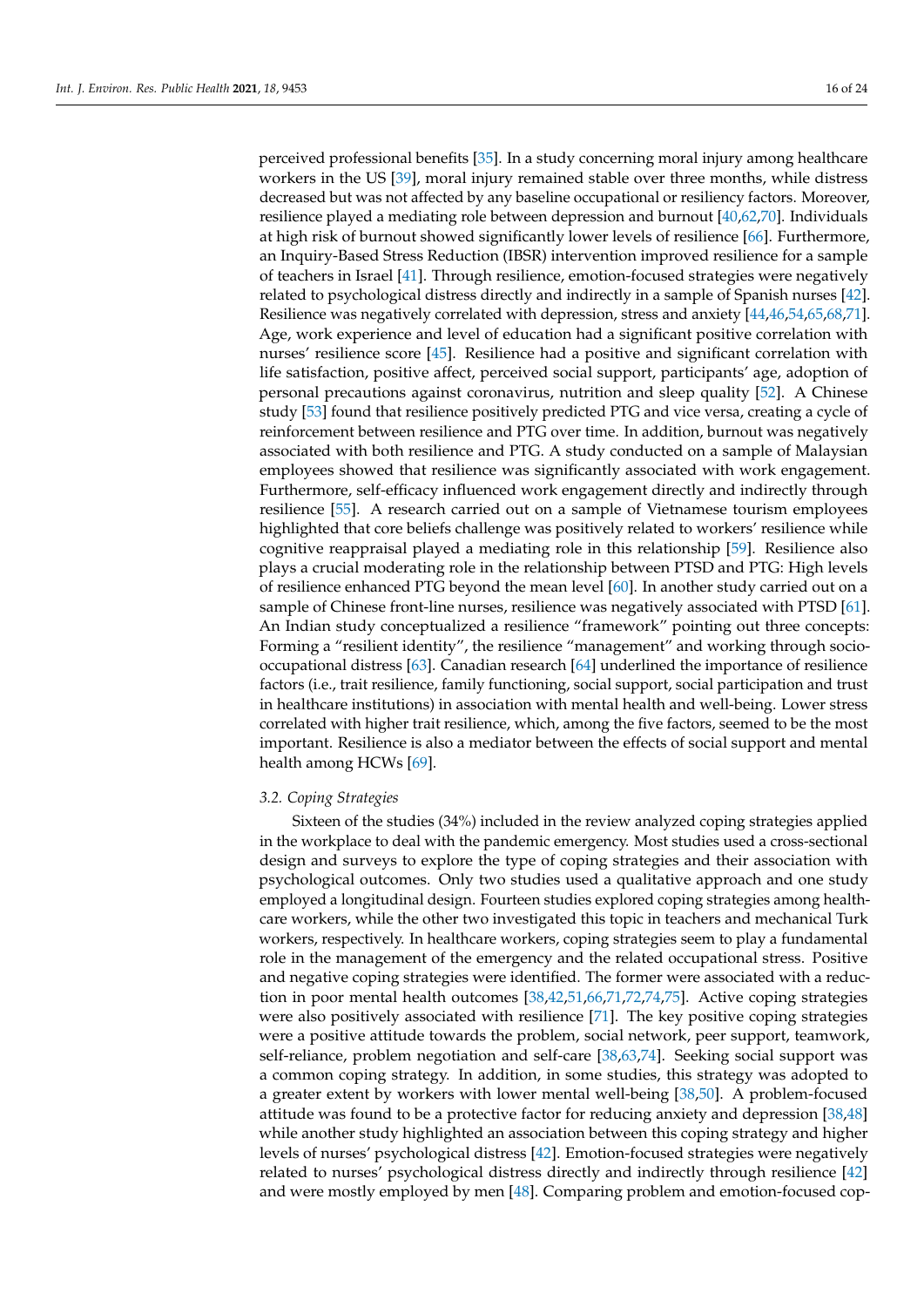ing strategies, only problem-focused coping was effective in reducing PTSD symptoms, mediating the positive effect of organizational support [\[75\]](#page-22-33). PTG was also linked to coping strategies, being predicted by a mixture of adaptive and maladaptive strategies [\[33\]](#page-21-25). Escape-avoidance coping strategy was common [\[50\]](#page-21-40) and was associated in some studies with a higher level of stress along with overcommitment [\[33,](#page-21-25)[38,](#page-21-38)[43,](#page-21-42)[49\]](#page-21-43). At the same time, as pointed out by Maiorano et al., [\[72\]](#page-22-31) avoidance strategies allowed workers in the first phase of emergency to limit their sense of helplessness and inability, favoring resilience and the activation of proactive attitudes. Religious practices were also investigated as coping strategies, being highlighted as common [\[43\]](#page-21-42) but not significant in reducing stress levels [\[38,](#page-21-38)[51\]](#page-21-39), although workers with higher levels in the hope/optimism dimension in the field of spirituality showed less coronavirus-related anxiety [\[51\]](#page-21-39). Finally, lower age and female gender, along with lower resilience and less adaptive defensive functioning, were predictors of stress [\[38,](#page-21-38)[50,](#page-21-40)[66\]](#page-22-21). Even in non-healthcare workers, coping strategies were common methods for dealing with the new conditions dictated by the pandemic [\[34\]](#page-21-44). In teachers, similarly to healthcare workers, avoidance coping strategies were associated with higher stress and reduced positive psychological outcomes [\[56\]](#page-21-45).

#### *3.3. Posttraumatic Growth (PTG)*

Among the selected studies, nine articles (19%) analyzed PTG during the COVID-19 pandemic, alone or in combination with the other constructs. All of the selected articles were studies analyzing prevalence, level and possible association of PTG in healthcare workers who dealt with the health emergency at some level. Six articles out of nine (66%) explored the PTG of nurses, while the other three had generic healthcare workers as a sample. Most of the studies used the Post Traumatic Growth Inventory Scale (PTGI by [\[13\]](#page-20-14)) to assess the impact of this variable on HCWs, one study used the Changes in Outlook Questionnaire (CIOQ by [\[77\]](#page-22-34)) and one study used a qualitative approach through interviews with the subjects involved. Pandemic-related distress and growth are connected in a complex relationship that depends on intra- and inter-personal factors [\[60\]](#page-22-26). In nurses working in the COVID-19 emergency, an intensification of traumatic stress symptoms has emerged, for example regarding symptoms of avoidance [\[31\]](#page-20-26). At the same time, they also reported positive changes in the existing situation, which may be an expression of adaptation in the form of PTG [\[31\]](#page-20-26). In particular, healthcare workers working on the frontline seem to have higher levels of PTG compared to non-frontline healthcare workers [\[32,](#page-20-27)[36,](#page-21-46)[58\]](#page-22-35). Some factors have been recognized as being associated with PTG: In one study [\[30\]](#page-20-28), PTG was influenced by the length of service, self-confidence in frontline work and psychological intervention or training during the epidemic. Workers have often experienced PTG through "deliberate rumination", a process of seeking value and meaning to their own experience [\[30](#page-20-28)[,32\]](#page-20-27) or through the tendency to positively reappraise events [\[60\]](#page-22-26). Fear of contagion and awareness of the risk were found to be associated with PTG [\[30,](#page-20-28)[37\]](#page-21-47) while lack of personal accomplishment was a key negative influence factor [\[36\]](#page-21-46). In another study [\[33\]](#page-21-25), a combination of adaptive coping strategies predicted the level of PTG, as described also by study [\[58\]](#page-22-35); passion for work was also a determinant for the development of PTG [\[37\]](#page-21-47). Other personal factors associated with PTG were sex, fertility and marital status [\[58\]](#page-22-35). Moreover, resilience seems to play an important role in the development of PTG, as reported in study [\[35\]](#page-21-26), which showed that the higher the nurse's resilience, the easier it is to perceive professional benefits, which results in stronger intent to continue working on the frontline. High levels of resilience enhanced growth beyond mean and clinically relevant levels of PTSD [\[60\]](#page-22-26).

# **4. Discussion**

Since the beginning of the COVID-19 pandemic, scholars have collected substantial evidence regarding the tremendous impact of this situation on the workforce, especially in the case of healthcare workers dealing directly with the disease [\[8,](#page-20-2)[78,](#page-22-36)[79\]](#page-22-37). The sudden and massive outbreak of COVID-19 has overwhelmed even the most advanced healthcare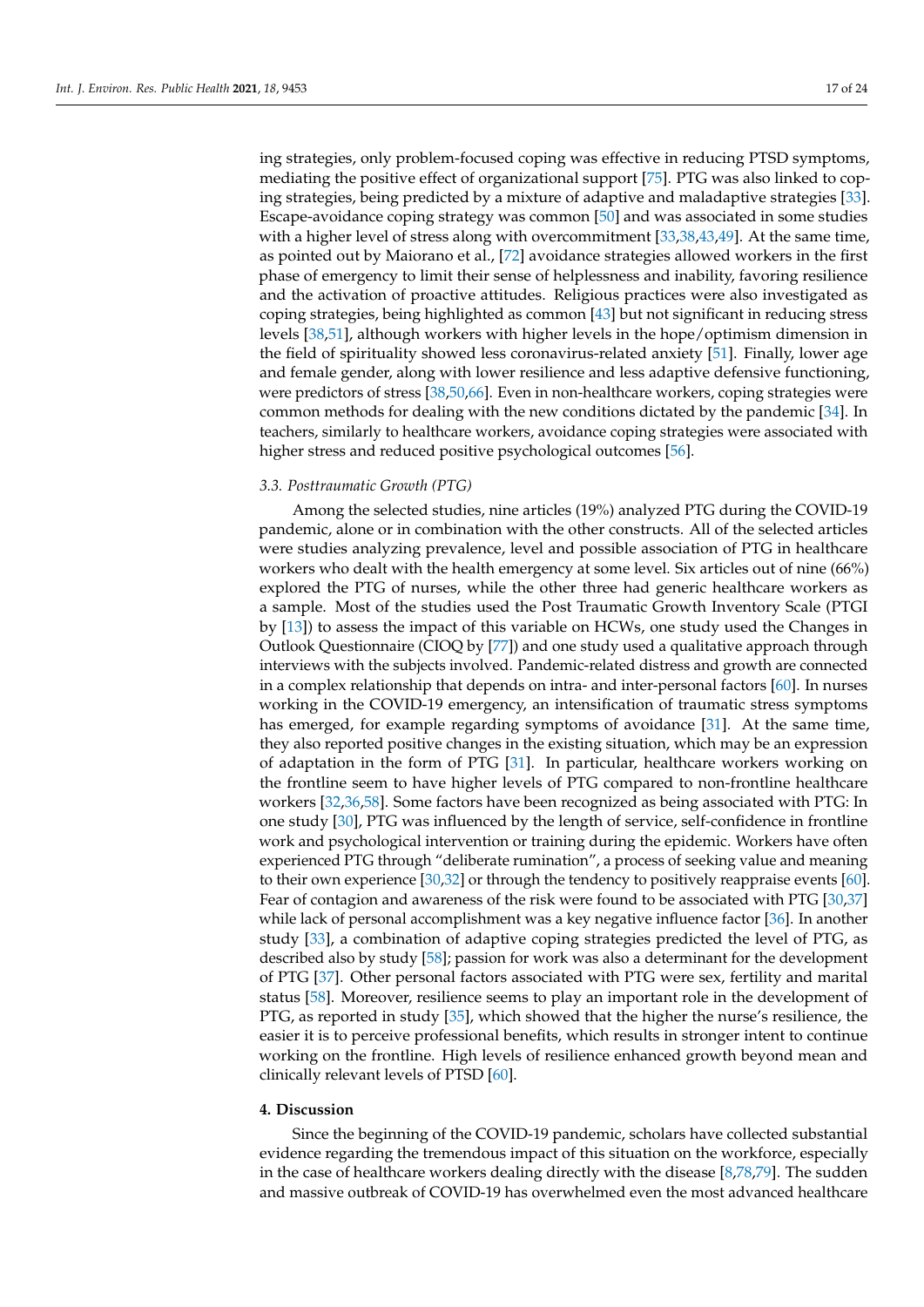systems and has significantly affected almost all business sectors, leading to the need for organizational changes. After an initial pandemic phase characterized by a significant lack of resources, the situation continues to exert extreme pressures on healthcare professionals [\[80](#page-23-0)[,81\]](#page-23-1). Furthermore, in non-health settings, the economic crisis, the implementation of safety and contagion measures, the adoption of remote work, increased and decreased workloads and the overall uncertainty about the future have negatively affected the mental health of workers in several economic sectors [\[78\]](#page-22-36). To the best of our knowledge, this review represents the first attempt to comprehensively analyze the positive aspects of COVID-19 seen as a traumatic experience in the workplace. Indeed, a better understanding of the mental processes underlying traumatic experiences and their determinants seems crucial in planning occupational safety and health practices.

Most of the retrieved articles considered healthcare professionals as a sample, as the literature has extensively analyzed the impact of the sanitary emergency on these workers. Despite the negative mental effects, dealing with the COVID-19 pandemic has forced workers to develop resilience strategies, as during other outbreaks [\[17\]](#page-20-8). As already mentioned, resilience is generally defined as the ability to adapt and maintain adequate functioning despite adverse events and can be conceptualized as a trait, outcome or process [\[20](#page-20-12)[–22\]](#page-20-13). For healthcare workers, coping with mental health problems such as anxiety, depression and burnout during the emergency can be challenging. Overwhelmed by the workload, the lack of material and human resources, workers also face an increased risk of 'moral injury' when addressing the ethical challenges of the pandemic and the discrimination experienced due to the fear of contagion by the general population [\[82](#page-23-2)[,83\]](#page-23-3). As evidenced by previous research, psychological resilience is a fundamental variable in reducing and preventing the negative psychological effects of the pandemic [\[18\]](#page-20-10). In our review, we found that resilience is associated with lower levels of depression, anxiety and burnout [\[44,](#page-21-31)[46,](#page-21-32)[53,](#page-21-36)[54,](#page-21-33)[65,](#page-22-22)[68,](#page-22-23)[71\]](#page-22-24). Resilience improves personal growth and perceived professional benefits [\[33](#page-21-25)[,53\]](#page-21-36) and has a positive impact on work engagement even in non-healthcare workers [\[28\]](#page-20-21). Overall, we found that age and work experience positively correlate with aspects of resilience in workers. A relevant point is that resilience is considered not only at the individual level, as a key role is played by the organizational resilience mechanisms that shape the way healthcare professionals experience the crisis [\[3,](#page-19-2)[84,](#page-23-4)[85\]](#page-23-5). Resilience seems to be a pivotal variable in dealing with work-related stress, even in the toughest situations, such as the COVID-19 pandemic. The close relationship between the organizational and personal levels underscores the need for practical measures to support and strengthen resilience, including education, resilience training and interventions to create the feeling of being prepared [\[86,](#page-23-6)[87\]](#page-23-7) Furthermore, interventions should focus on young and less experienced workers, as they are the most vulnerable in terms of developing resilience. Closely related to resilience, we found that coping strategies play a fundamental role in the management of the emergency and the related occupational stress. Negative coping mechanisms like escape and avoidance strategies or overcommitment seem to be associated with worse mental outcomes [\[33,](#page-21-25)[38,](#page-21-38)[43,](#page-21-42)[49,](#page-21-43)[56\]](#page-21-45), while positive attitude towards the problem, social network, peer support, teamwork, self-reliance, problem negotiation and self-care [\[38](#page-21-38)[,63](#page-22-28)[,74\]](#page-22-32) play a positive role in reducing stress and boosting resilience. Consistent with research on previous epidemics/pandemics, dysfunctional attachment and maladaptive coping have been highlighted as risk factors for reduced mental well-being [\[86\]](#page-23-6). At the same time, resilience indicators (hardiness, vigor) and self-efficacy were found to be protective factors for good mental health outcomes [\[88\]](#page-23-8). As pointed out from previous research [\[89\]](#page-23-9) we found some differences between different categories of healthcare professionals, with nurses experiencing less resilience and more occupational stress [\[65\]](#page-22-22). In our view, this may be partly related to the tremendous workload of nursing professionals in caring for COVID-19 patients, who have demanding needs (e.g., pronation in ICU). Interestingly, being a female worker and having less work experience appear to be negative factors for developing adequate forms of coping and resilience, and this may be associated with previous findings on the need for specific training and education to build resilience mech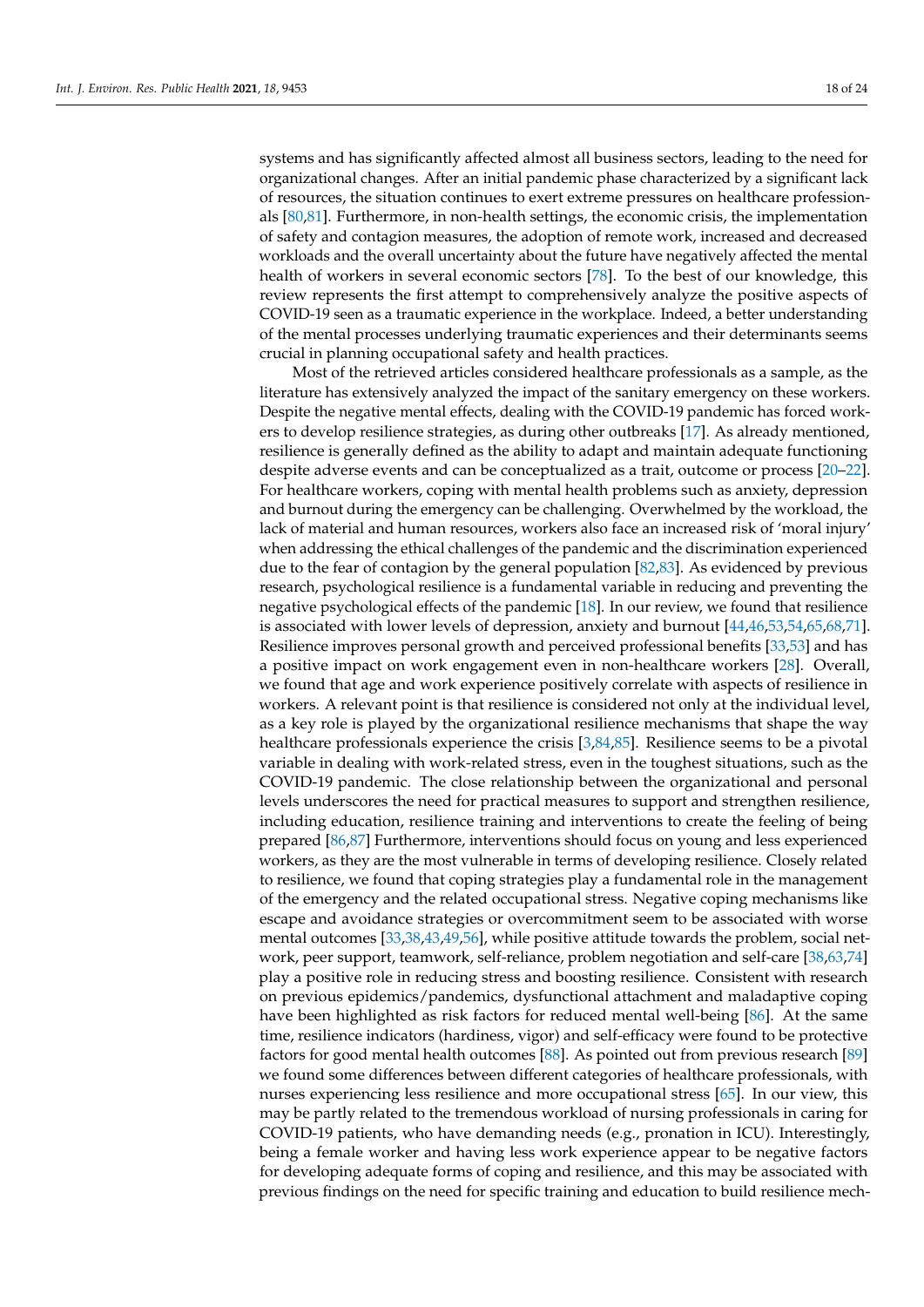anisms [\[66,](#page-22-21)[72,](#page-22-31)[86\]](#page-23-6). Arguably, professional experience and higher education levels can be seen as protective factors, as 'experienced' workers have more psychological and even professional resources to learn from the disaster rather than being overwhelmed. The negative association between the female gender and the development of effective coping strategies is consistent with previous research on this aspect. Indeed, women tend to adopt emotion-focused strategies to change their feelings, and these types of strategies can be less effective in coping with stressful situations than problem-focused methods [\[75\]](#page-22-33), which are more common among men. However, other studies suggest that male workers [\[48\]](#page-21-41) also adopt emotion-focused coping strategies and more research is needed to explain the mechanisms underlying gender differences. Fighting daily with the virus, as in the context of pandemics, can be considered a form of bio-disaster and traumatic experience. For those involved in the recovery and relief efforts during and after a disaster, the experience has frequently been reported as fulfilling, worthwhile, rewarding and meaningful and can make workers feel they have benefited both personally and professionally [\[90–](#page-23-10)[95\]](#page-23-11). In the context of the COVID-19 pandemic, posttraumatic growth forms have been detected in healthcare workers after the early stages, especially in those on the front line [\[32](#page-20-27)[,36,](#page-21-46)[58\]](#page-22-35). Several positive factors influencing resilience have also been highlighted in the development of PTG, such as the length of service, self-confidence in frontline work and psychological intervention or training during the epidemic [\[30\]](#page-20-28). It seems that more experienced workers express a higher level of PTG, probably due to a higher initial level of awareness, as previously highlighted. At the same time, high levels of resilience and positive coping strategies enhance personal growth so that intervention fostering resilience are likely to help develop PTG [\[30](#page-20-28)[,36,](#page-21-46)[58\]](#page-22-35).

## *4.1. Strengths and Limitations*

This narrative review represents one of the first attempts to identify the possible positive aspects associated with the COVID-19 pandemic in the workplace. To the best of our knowledge, this is the first comprehensive review addressing personal and psychological growth during and after the COVID-19 pandemic. This review provides in-depth insight into the positive mechanisms underlying workers' resilience, especially HCWs. Identifying such positive associations seems fundamental to guide policy makers and stakeholders towards the future organization of work. Despite its narrative approach, this review used PRISMA compliant method to search the literature, adding value to the evidence retrieved [\[76\]](#page-22-18). Nevertheless, despite having followed the guidelines of the literature, some limitations should be addressed. The included studies were conducted in several countries with differences in terms of culture and healthcare systems. The pressure on the workforce may vary according to the type of pandemic management, the level of material and immaterial resources and the time of the pandemic in which the study was conducted while social norms could shape the psychological response, resulting in different experiences of the traumatic event [\[8](#page-20-2)[,96\]](#page-23-12). Hence, the level of resilience, PTG and the type and role of coping strategies could have been influenced by the different external circumstances (e.g., prolonged versus brief COVID-19 experience could influence the level of PTG as it takes longer to develop [\[35\]](#page-21-26)). Another limitation could lie in the heterogeneity of the measurements and in the fact that most of the studies relied on self-report measures. Even if this review includes longitudinal studies that investigate PTG resilience and coping strategies (e.g., [\[37,](#page-21-47)[39](#page-21-27)[,75\]](#page-22-33)), the majority of the studies employed a cross-sectional design, limiting the strength of the conclusions and the possibility of making causal inferences on the relationships between the variables. A further limitation concerns the lack of heterogeneity of occupations, with most of the research conducted in the healthcare domain with healthcare workers samples (e.g., nurses). Nevertheless, this population was the most affected by the COVID-19 pandemic, making it a suitable target for studying the consequences of traumatic experiences [\[4,](#page-19-3)[8\]](#page-20-2). Future reviews could investigate the role of other positive psychology constructs in determining post-disaster mental health outcomes [\[14](#page-20-7)[,21\]](#page-20-29).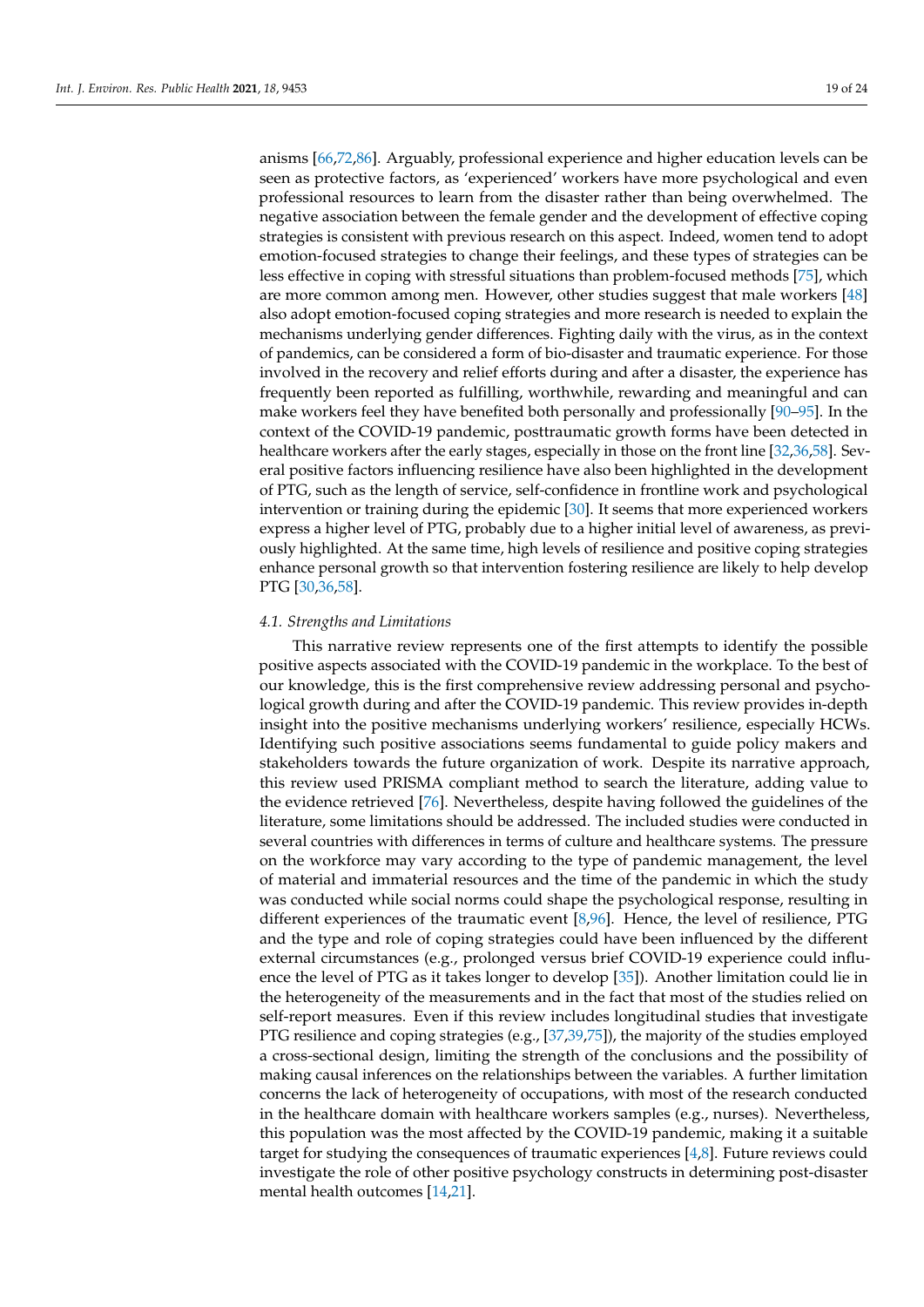#### *4.2. Practical Implications*

This narrative review offers interesting insights into the possible positive outcomes of the COVID-19 pandemic seen as a mass traumatic event and stimulates reflection on what kind of interventions could be implemented. Indeed, health promotion and prevention strategies are essential to foster successful adaptation to challenging environmental conditions [\[4,](#page-19-3)[5,](#page-19-4)[83\]](#page-23-3). Previous research has highlighted that the constructs of resilience, PTG and coping strategies are intertwined in a complex relationship (e.g.,  $[23,25]$  $[23,25]$ ). For example, fostering PTG can lead to enhanced self-efficacy, cognitive flexibility, resilience and better coping skills. Similarly, greater resilience can lead to higher levels of PTG creating a virtuous cycle, as suggested by longitudinal findings [\[53\]](#page-21-36). Hence, organizations should implement interventions to foster resilience, PTG and adaptive coping through counselling services, social connection strategies and targeted training with the aim of creating positive cycles [\[11](#page-20-5)[,33\]](#page-21-25). For example, trauma risk management has proven to be an effective strategy for enhancing the ability of workers to provide support to other colleagues, thus creating a growth environment, while practices such as self-care, small group discussions, mindfulness programs, computer-based trainings and competency training are effective in promoting resilience [\[3](#page-19-2)[,11\]](#page-20-5). Some practical implications are listed in Table [2.](#page-14-0)

#### **5. Conclusions**

The COVID-19 pandemic can be analyzed as a traumatic event that can lead to detrimental consequences for the health of the workers, in particular for the healthcare population and for those directly involved in the management of the emergency. However, positive outcomes are also possible, as underlined by the trauma literature on resilience, coping strategies and posttraumatic growth. Considering the possible coexistence with COVID-19 and the long-term consequences, organizational interventions should be aimed at improving adaptive coping skills, resilience and the PTG of employees, thus leading to fulfilling experiences in a virtuous circle.

**Author Contributions:** Conceptualization, G.L.F., G.G., N.M. and J.M.L.-P.; methodology, L.G.L., G.L.F., G.G. and C.P.; validation, G.G., N.M. and F.J.C.-S.; formal analysis, L.G.L., G.G. and G.L.F.; investigation, N.M. and G.G.; data curation, G.G., N.M. and L.G.L.; writing—original draft preparation, G.L.F., L.G.L., C.P. and G.F.; writing—review and editing, G.G., C.P., L.G.L., G.L.F. and G.F.; visualization, J.M.L.-P., G.G. and N.M.; supervision, J.M.L.-P. and F.J.C.-S.; project administration, N.M., G.G., J.M.L.-P. and F.J.C.-S. All authors have read and agreed to the published version of the manuscript.

**Funding:** This research received no external funding.

**Institutional Review Board Statement:** Not applicable.

**Informed Consent Statement:** Not applicable.

**Data Availability Statement:** Data sharing is not applicable to this article, as the study did not report any new data.

**Conflicts of Interest:** The authors declare no conflict of interest.

#### **References**

- <span id="page-19-0"></span>1. WHO Director-General's Opening Remarks at the Media Briefing on COVID-19. 11 March 2020. Available online: [https://www.who.int/director-general/speeches/detail/who-director-general-s-opening-remarks-at-the-media-briefing-on](https://www.who.int/director-general/speeches/detail/who-director-general-s-opening-remarks-at-the-media-briefing-on-covid-19---11-march-2020)[covid-19---11-march-2020](https://www.who.int/director-general/speeches/detail/who-director-general-s-opening-remarks-at-the-media-briefing-on-covid-19---11-march-2020) (accessed on 11 March 2020).
- <span id="page-19-1"></span>2. Skegg, D.; Gluckman, P.; Boulton, G.; Hackmann, H.; Karim, S.S.A.; Piot, P.; Woopen, C. Future Scenarios for the COVID-19 Pandemic. *Lancet* **2021**, *397*, 777–778. [\[CrossRef\]](http://doi.org/10.1016/S0140-6736(21)00424-4)
- <span id="page-19-2"></span>3. Heath, C.; Sommerfield, A.; von Ungern-Sternberg, B.S. Resilience Strategies to Manage Psychological Distress among Healthcare Workers during the COVID-19 Pandemic: A Narrative Review. *Anaesthesia* **2020**, *75*, 1364–1371. [\[CrossRef\]](http://doi.org/10.1111/anae.15180)
- <span id="page-19-3"></span>4. Batra, K.; Singh, T.P.; Sharma, M.; Batra, R.; Schvaneveldt, N. Investigating the Psychological Impact of COVID-19 among Healthcare Workers: A Meta-Analysis. *Int. J. Environ. Res. Public Health* **2020**, *17*, 9096. [\[CrossRef\]](http://doi.org/10.3390/ijerph17239096)
- <span id="page-19-4"></span>5. Schwartz, R.; Sinskey, J.L.; Anand, U.; Margolis, R.D. Addressing Postpandemic Clinician Mental Health: A Narrative Review and Conceptual Framework. *Ann. Intern. Med.* **2020**, *173*, 981–988. [\[CrossRef\]](http://doi.org/10.7326/M20-4199)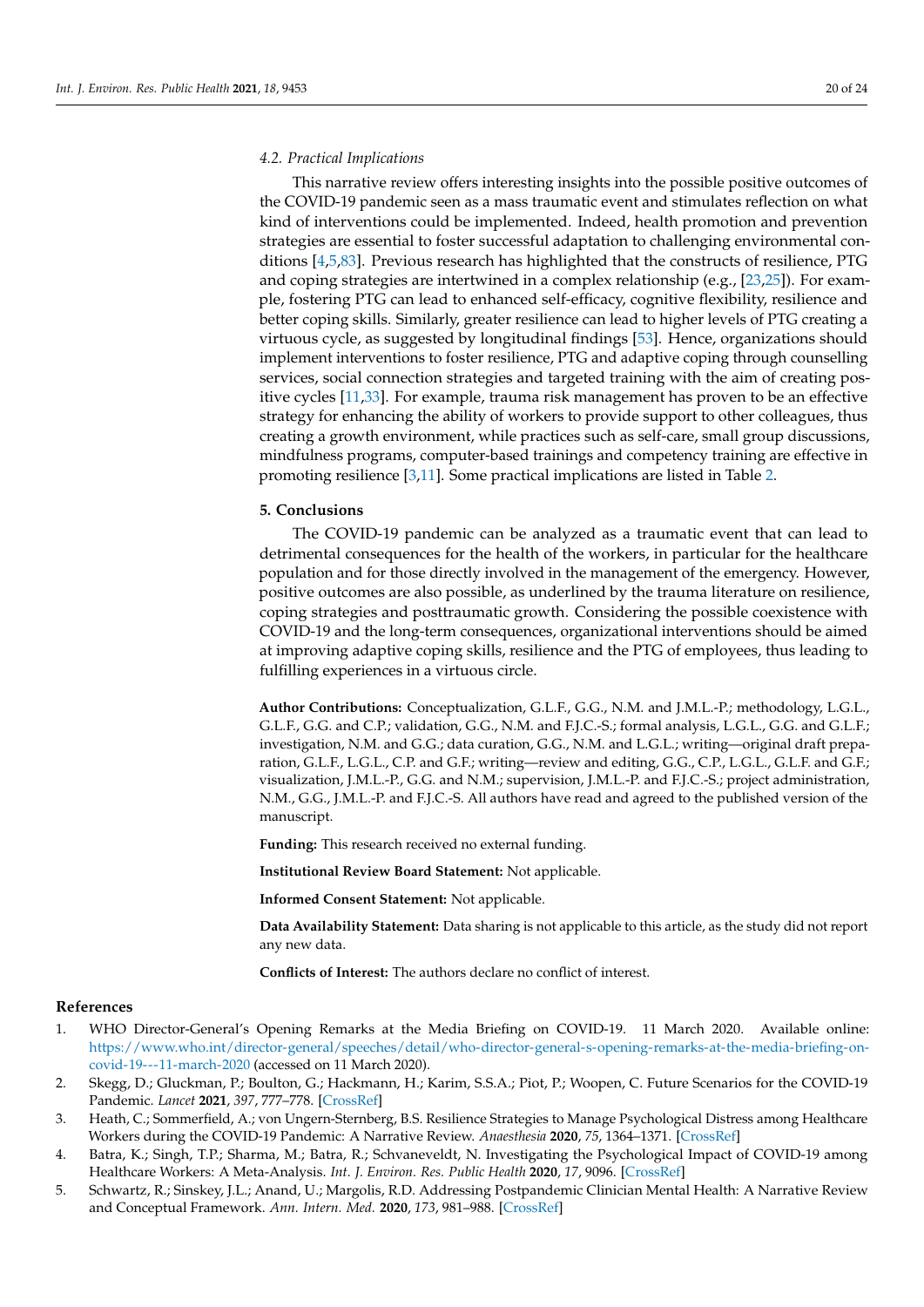- <span id="page-20-0"></span>6. Temsah, M.-H.; Al-Sohime, F.; Alamro, N.; Al-Eyadhy, A.; Al-Hasan, K.; Jamal, A.; Al-Maglouth, I.; Aljamaan, F.; Al Amri, M.; Barry, M.; et al. The Psychological Impact of COVID-19 Pandemic on Health Care Workers in a MERS-CoV Endemic Country. *J. Infect. Public Health* **2020**, *13*, 877–882. [\[CrossRef\]](http://doi.org/10.1016/j.jiph.2020.05.021)
- <span id="page-20-1"></span>7. Maunder, R.; Lancee, W.; Balderson, K.; Bennett, J.; Borgundvaag, B.; Evans, S.; Fernandes, C.; Goldbloom, D.; Gupta, M.; Hunter, J.; et al. Long-Term Psychological and Occupational Effects of Providing Hospital Healthcare during SARS Outbreak. *Emerg. Infect. Dis.* **2006**, *12*, 1924–1932. [\[CrossRef\]](http://doi.org/10.3201/eid1212.060584)
- <span id="page-20-2"></span>8. Giorgi, G.; Lecca, L.I.; Alessio, F.; Finstad, G.L.; Bondanini, G.; Lulli, L.G.; Arcangeli, G.; Mucci, N. COVID-19-Related Mental Health Effects in the Workplace: A Narrative Review. *Int. J. Environ. Res. Public Health* **2020**, *17*, 7857. [\[CrossRef\]](http://doi.org/10.3390/ijerph17217857)
- <span id="page-20-3"></span>9. Pappa, S.; Ntella, V.; Giannakas, T.; Giannakoulis, V.G.; Papoutsi, E.; Katsaounou, P. Prevalence of Depression, Anxiety, and Insomnia among Healthcare Workers during the COVID-19 Pandemic: A Systematic Review and Meta-Analysis. *Brain Behav. Immun.* **2020**, *88*, 901–907. [\[CrossRef\]](http://doi.org/10.1016/j.bbi.2020.05.026) [\[PubMed\]](http://www.ncbi.nlm.nih.gov/pubmed/32437915)
- <span id="page-20-4"></span>10. Horesh, D.; Brown, A.D. Traumatic Stress in the Age of COVID-19: A Call to Close Critical Gaps and Adapt to New Realities. *Psychol. Trauma Theory Res. Pract. Policy* **2020**, *12*, 331–335. [\[CrossRef\]](http://doi.org/10.1037/tra0000592)
- <span id="page-20-5"></span>11. Brooks, S.; Amlôt, R.; Rubin, G.J.; Greenberg, N. Psychological Resilience and Post-Traumatic Growth in Disaster-Exposed Organisations: Overview of the Literature. *BMJ Mil. Health* **2020**, *166*, 52–56. [\[CrossRef\]](http://doi.org/10.1136/jramc-2017-000876) [\[PubMed\]](http://www.ncbi.nlm.nih.gov/pubmed/29420257)
- <span id="page-20-9"></span>12. Bonanno, G.A. Loss, Trauma, and Human Resilience: Have We Underestimated the Human Capacity to Thrive After Extremely Aversive Events? *Am. Psychol.* **2004**, *59*, 20–28. [\[CrossRef\]](http://doi.org/10.1037/0003-066X.59.1.20)
- <span id="page-20-14"></span>13. Tedeschi, R.G.; Calhoun, L.G. The Posttraumatic Growth Inventory: Measuring the Positive Legacy of Trauma. *J. Traum. Stress* **1996**, *9*, 455–471. [\[CrossRef\]](http://doi.org/10.1002/jts.2490090305)
- <span id="page-20-7"></span>14. Tedeschi, R.G.; Calhoun, L.G. TARGET ARTICLE: "Posttraumatic Growth: Conceptual Foundations and Empirical Evidence". *Psychol. Inq.* **2004**, *15*, 1–18. [\[CrossRef\]](http://doi.org/10.1207/s15327965pli1501_01)
- <span id="page-20-18"></span>15. Maitlis, S. Posttraumatic Growth at Work. *Annu. Rev. Organ. Psychol. Organ. Behav.* **2020**, *7*, 395–419. [\[CrossRef\]](http://doi.org/10.1146/annurev-orgpsych-012119-044932)
- <span id="page-20-6"></span>16. Ramos, C.; Leal, I. Posttraumatic Growth in the Aftermath of Trauma: A Literature Review About Related Factors and Application Contexts. *Psychol. Commun. Health* **2013**, *2*, 43–54. [\[CrossRef\]](http://doi.org/10.5964/pch.v2i1.39)
- <span id="page-20-8"></span>17. Hyun, H.S.; Kim, M.J.; Lee, J.H. Factors Associated With Post-Traumatic Growth Among Healthcare Workers Who Experienced the Outbreak of MERS Virus in South Korea: A Mixed-Method Study. *Front. Psychol.* **2021**, *12*, 541510. [\[CrossRef\]](http://doi.org/10.3389/fpsyg.2021.541510)
- <span id="page-20-10"></span>18. Blanc, J.; Briggs, A.Q.; Seixas, A.A.; Reid, M.; Jean-Louis, G.; Pandi-Perumal, S.R. Addressing Psychological Resilience during the Coronavirus Disease 2019 Pandemic: A Rapid Review. *Curr. Opin. Psychiatry* **2021**, *34*, 29–35. [\[CrossRef\]](http://doi.org/10.1097/YCO.0000000000000665)
- <span id="page-20-11"></span>19. Littleton, H.; Horsley, S.; John, S.; Nelson, D.V. Trauma Coping Strategies and Psychological Distress: A Meta-Analysis. *J. Traum. Stress* **2007**, *20*, 977–988. [\[CrossRef\]](http://doi.org/10.1002/jts.20276) [\[PubMed\]](http://www.ncbi.nlm.nih.gov/pubmed/18157893)
- <span id="page-20-23"></span><span id="page-20-12"></span>20. Hartmann, S.; Weiss, M.; Newman, A.; Hoegl, M. Resilience in the Workplace: A Multilevel Review and Synthesis. *Appl. Psychol.* **2020**, *69*, 913–959. [\[CrossRef\]](http://doi.org/10.1111/apps.12191)
- <span id="page-20-29"></span><span id="page-20-24"></span>21. Kunzler, A.M.; Helmreich, I.; König, J.; Chmitorz, A.; Wessa, M.; Binder, H.; Lieb, K. Psychological Interventions to Foster Resilience in Healthcare Students. *Cochrane Database Syst. Rev.* **2020**. [\[CrossRef\]](http://doi.org/10.1002/14651858.CD013684)
- <span id="page-20-25"></span><span id="page-20-13"></span>22. Morse, J.M.; Kent-Marvick, J.; Barry, L.A.; Harvey, J.; Okang, E.N.; Rudd, E.A.; Wang, C.-Y.; Williams, M.R. Developing the Resilience Framework for Nursing and Healthcare. *Glob. Qual. Nurs. Res.* **2021**, *8*, 233339362110054. [\[CrossRef\]](http://doi.org/10.1177/23333936211005475)
- <span id="page-20-15"></span>23. Kang, X.; Fang, Y.; Li, S.; Liu, Y.; Zhao, D.; Feng, X.; Wang, Y.; Li, P. The Benefits of Indirect Exposure to Trauma: The Relationships among Vicarious Posttraumatic Growth, Social Support, and Resilience in Ambulance Personnel in China. *Psychiatry Investig.* **2018**, *15*, 452–459. [\[CrossRef\]](http://doi.org/10.30773/pi.2017.11.08.1)
- <span id="page-20-16"></span>24. Thompson, N.J.; Fiorillo, D.; Rothbaum, B.O.; Ressler, K.J.; Michopoulos, V. Coping Strategies as Mediators in Relation to Resilience and Posttraumatic Stress Disorder. *J. Affect. Disord.* **2018**, *225*, 153–159. [\[CrossRef\]](http://doi.org/10.1016/j.jad.2017.08.049)
- <span id="page-20-17"></span>25. Rajandram, R.K.; Jenewein, J.; McGrath, C.; Zwahlen, R.A. Coping Processes Relevant to Posttraumatic Growth: An Evidence-Based Review. *Support Care Cancer* **2011**, *19*, 583–589. [\[CrossRef\]](http://doi.org/10.1007/s00520-011-1105-0)
- <span id="page-20-19"></span>26. Bonanno, G.A.; Galea, S.; Bucciarelli, A.; Vlahov, D. Psychological Resilience After Disaster: New York City in the Aftermath of the September 11th Terrorist Attack. *Psychol. Sci.* **2006**, *17*, 181–186. [\[CrossRef\]](http://doi.org/10.1111/j.1467-9280.2006.01682.x) [\[PubMed\]](http://www.ncbi.nlm.nih.gov/pubmed/16507055)
- <span id="page-20-20"></span>27. Galea, S.; Ahern, J.; Resnick, H.; Kilpatrick, D.; Bucuvalas, M.; Gold, J.; Vlahov, D. Psychological Sequelae of the September 11 Terrorist Attacks in New York City. *N. Engl. J. Med.* **2002**, *346*, 982–987. [\[CrossRef\]](http://doi.org/10.1056/NEJMsa013404)
- <span id="page-20-21"></span>28. Joseph, S.; Murphy, D.; Regel, S. An Affective-Cognitive Processing Model of Post-Traumatic Growth: An Affective-Cognitive Processing Model of Post-Traumatic Growth. *Clin. Psychol. Psychother.* **2012**, *19*, 316–325. [\[CrossRef\]](http://doi.org/10.1002/cpp.1798)
- <span id="page-20-22"></span>29. Manning-Jones, S.; de Terte, I.; Stephens, C. Vicarious Posttraumatic Growth: A Systematic Literature Review. *Int. J. Wellbeing* **2015**, *5*, 125–139. [\[CrossRef\]](http://doi.org/10.5502/ijw.v5i2.8)
- <span id="page-20-28"></span>30. Pan Cui, P.; pan Wang, P.; Wang, K.; Ping, Z.; Wang, P.; Chen, C. Post-Traumatic Growth and Influencing Factors among Frontline Nurses Fighting against COVID-19. *Occup. Environ. Med.* **2021**, *78*, 129–135. [\[CrossRef\]](http://doi.org/10.1136/oemed-2020-106540) [\[PubMed\]](http://www.ncbi.nlm.nih.gov/pubmed/33060188)
- <span id="page-20-26"></span>31. Nowicki, G.J.; Slusarska, B.; Tucholska, K.; Naylor, K.; Chrzan-Rodak, A.; Niedorys, B. The Severity of Traumatic Stress Associated ´ with COVID-19 Pandemic, Perception of Support, Sense of Security, and Sense of Meaning in Life among Nurses: Research Protocol and Preliminary Results from Poland. *Int. J. Environ. Res. Public Health* **2020**, *17*, 6491. [\[CrossRef\]](http://doi.org/10.3390/ijerph17186491) [\[PubMed\]](http://www.ncbi.nlm.nih.gov/pubmed/32906590)
- <span id="page-20-27"></span>32. Lee, N.; Lee, H.-J. South Korean Nurses' Experiences with Patient Care at a COVID-19-Designated Hospital: Growth after the Frontline Battle against an Infectious Disease Pandemic. *Int. J. Environ. Res. Public Health* **2020**, *17*, 9015. [\[CrossRef\]](http://doi.org/10.3390/ijerph17239015) [\[PubMed\]](http://www.ncbi.nlm.nih.gov/pubmed/33287343)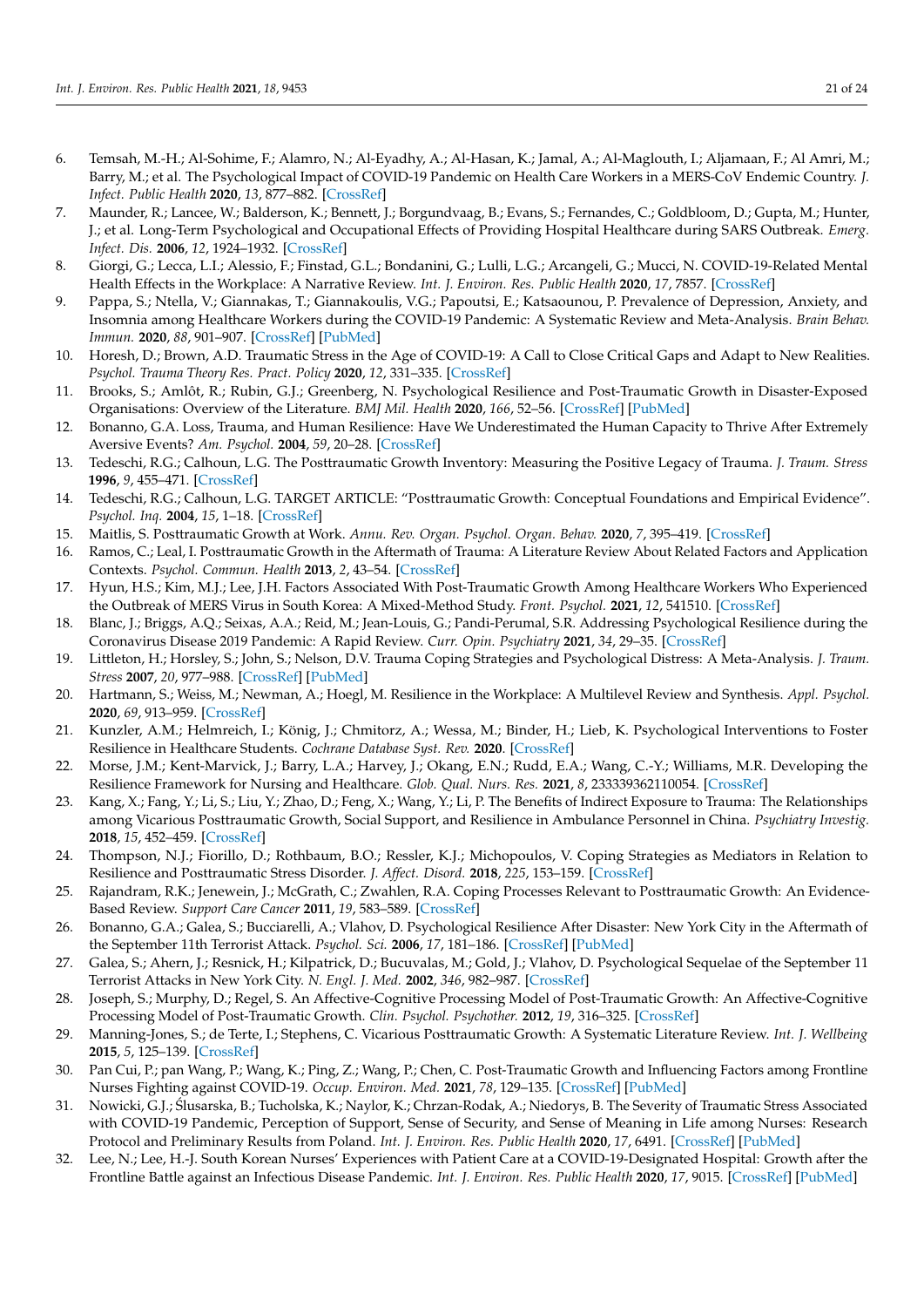- <span id="page-21-25"></span><span id="page-21-9"></span><span id="page-21-8"></span><span id="page-21-7"></span><span id="page-21-6"></span><span id="page-21-5"></span><span id="page-21-4"></span><span id="page-21-3"></span><span id="page-21-2"></span><span id="page-21-1"></span><span id="page-21-0"></span>33. Kalaitzaki, A.; Rovithis, M. Secondary Traumatic Stress and Vicarious Posttraumatic Growth in Healthcare Workers during the First COVID-19 Lockdown in Greece: The Role of Resilience and Coping Strategies. *Psychiatriki* **2021**. [\[CrossRef\]](http://doi.org/10.22365/jpsych.2021.001)
- <span id="page-21-44"></span><span id="page-21-10"></span>34. Kowalski, R.M.; Carroll, H.; Britt, J. Finding the Silver Lining in the COVID-19 Crisis. *J. Health Psychol.* **2021**, 135910532199908. [\[CrossRef\]](http://doi.org/10.1177/1359105321999088) [\[PubMed\]](http://www.ncbi.nlm.nih.gov/pubmed/33645297)
- <span id="page-21-26"></span><span id="page-21-11"></span>35. Liu, X.; Ju, X.; Liu, X. The Relationship between Resilience and Intent to Stay among Chinese Nurses to Support Wuhan in Managing COVID-19: The Serial Mediation Effect of Post-traumatic Growth and Perceived Professional Benefits. *Nurs. Open* **2021**, *8*, 2866–2876. [\[CrossRef\]](http://doi.org/10.1002/nop2.874)
- <span id="page-21-46"></span><span id="page-21-12"></span>36. Chen, R.; Sun, C.; Chen, J.; Jen, H.; Kang, X.L.; Kao, C.; Chou, K. A Large-Scale Survey on Trauma, Burnout, and Posttraumatic Growth among Nurses during the COVID-19 Pandemic. *Int. J. Ment. Health Nurs.* **2021**, *30*, 102–116. [\[CrossRef\]](http://doi.org/10.1111/inm.12796) [\[PubMed\]](http://www.ncbi.nlm.nih.gov/pubmed/33107677)
- <span id="page-21-47"></span><span id="page-21-13"></span>37. Moreno-Jiménez, J.E.; Blanco-Donoso, L.M.; Demerouti, E.; Belda Hofheinz, S.; Chico-Fernández, M.; Moreno-Jiménez, B.; Garrosa, E. The Role of Healthcare Professionals' Passion in Predicting Secondary Traumatic Stress and Posttraumatic Growth in the Face of COVID-19: A Longitudinal Approach. *Int. J. Environ. Res. Public Health* **2021**, *18*, 4453. [\[CrossRef\]](http://doi.org/10.3390/ijerph18094453)
- <span id="page-21-38"></span><span id="page-21-14"></span>38. Babore, A.; Lombardi, L.; Viceconti, M.L.; Pignataro, S.; Marino, V.; Crudele, M.; Candelori, C.; Bramanti, S.M.; Trumello, C. Psychological Effects of the COVID-2019 Pandemic: Perceived Stress and Coping Strategies among Healthcare Professionals. *Psychiatry Res.* **2020**, *293*, 113366. [\[CrossRef\]](http://doi.org/10.1016/j.psychres.2020.113366)
- <span id="page-21-27"></span><span id="page-21-15"></span>39. Hines, S.E.; Chin, K.H.; Glick, D.R.; Wickwire, E.M. Trends in Moral Injury, Distress, and Resilience Factors among Healthcare Workers at the Beginning of the COVID-19 Pandemic. *Int. J. Environ. Res. Public Health* **2021**, *18*, 488. [\[CrossRef\]](http://doi.org/10.3390/ijerph18020488)
- <span id="page-21-28"></span><span id="page-21-16"></span>40. Serrão, C.; Duarte, I.; Castro, L.; Teixeira, A. Burnout and Depression in Portuguese Healthcare Workers during the COVID-19 Pandemic—The Mediating Role of Psychological Resilience. *Int. J. Environ. Res. Public Health* **2021**, *18*, 636. [\[CrossRef\]](http://doi.org/10.3390/ijerph18020636)
- <span id="page-21-29"></span><span id="page-21-17"></span>41. Zadok-Gurman, T.; Jakobovich, R.; Dvash, E.; Zafrani, K.; Rolnik, B.; Ganz, A.B.; Lev-Ari, S. Effect of Inquiry-Based Stress Reduction (IBSR) Intervention on Well-Being, Resilience and Burnout of Teachers during the COVID-19 Pandemic. *Int. J. Environ. Res. Public Health* **2021**, *18*, 3689. [\[CrossRef\]](http://doi.org/10.3390/ijerph18073689)
- <span id="page-21-30"></span><span id="page-21-18"></span>42. Lorente, L.; Vera, M.; Peiró, T. Nurses´ Stressors and Psychological Distress during the COVID-19 Pandemic: The Mediating Role of Coping and Resilience. *J. Adv. Nurs.* **2021**, *77*, 1335–1344. [\[CrossRef\]](http://doi.org/10.1111/jan.14695) [\[PubMed\]](http://www.ncbi.nlm.nih.gov/pubmed/33210768)
- <span id="page-21-42"></span><span id="page-21-19"></span>43. Munawar, K.; Choudhry, F.R. Exploring Stress Coping Strategies of Frontline Emergency Health Workers Dealing Covid-19 in Pakistan: A Qualitative Inquiry. *Am. J. Infect. Control* **2021**, *49*, 286–292. [\[CrossRef\]](http://doi.org/10.1016/j.ajic.2020.06.214) [\[PubMed\]](http://www.ncbi.nlm.nih.gov/pubmed/32649990)
- <span id="page-21-31"></span><span id="page-21-20"></span>44. Hong, Y.; Lee, J.; Lee, H.J.; Kim, K.; Cho, I.-K.; Ahn, M.H.; Shin, Y.-W.; Park, J.; Chung, S. Resilience and Work-Related Stress May Affect Depressive Symptoms in Nursing Professionals during the COVID-19 Pandemic Era. *Psychiatry Investig.* **2021**, *18*, 357–363. [\[CrossRef\]](http://doi.org/10.30773/pi.2021.0019) [\[PubMed\]](http://www.ncbi.nlm.nih.gov/pubmed/33951781)
- <span id="page-21-34"></span><span id="page-21-21"></span>45. Afshari, D.; Nourollahi-darabad, M.; Chinisaz, N. Demographic Predictors of Resilience among Nurses during the COVID-19 Pandemic. *Work* **2021**, *68*, 297–303. [\[CrossRef\]](http://doi.org/10.3233/WOR-203376) [\[PubMed\]](http://www.ncbi.nlm.nih.gov/pubmed/33492260)
- <span id="page-21-32"></span><span id="page-21-22"></span>46. Mosheva, M.; Hertz-Palmor, N.; Dorman Ilan, S.; Matalon, N.; Pessach, I.M.; Afek, A.; Ziv, A.; Kreiss, Y.; Gross, R.; Gothelf, D. Anxiety, Pandemic-related Stress and Resilience among Physicians during the COVID-19 Pandemic. *Depress. Anxiety* **2020**, *37*, 965–971. [\[CrossRef\]](http://doi.org/10.1002/da.23085)
- <span id="page-21-24"></span><span id="page-21-23"></span>47. Shechter, A.; Diaz, F.; Moise, N.; Anstey, D.E.; Ye, S.; Agarwal, S.; Birk, J.L.; Brodie, D.; Cannone, D.E.; Chang, B.; et al. Psychological Distress, Coping Behaviors, and Preferences for Support among New York Healthcare Workers during the COVID-19 Pandemic. *Gen. Hosp. Psychiatry* **2020**, *66*, 1–8. [\[CrossRef\]](http://doi.org/10.1016/j.genhosppsych.2020.06.007)
- <span id="page-21-41"></span>48. Huang, L.; Lei, W.; Xu, F.; Liu, H.; Yu, L. Emotional Responses and Coping Strategies in Nurses and Nursing Students during Covid-19 Outbreak: A Comparative Study. *PLoS ONE* **2020**, *15*, e0237303. [\[CrossRef\]](http://doi.org/10.1371/journal.pone.0237303)
- <span id="page-21-43"></span>49. Vagni, M.; Maiorano, T.; Giostra, V.; Pajardi, D. Coping With COVID-19: Emergency Stress, Secondary Trauma and Self-Efficacy in Healthcare and Emergency Workers in Italy. *Front. Psychol.* **2020**, *11*, 566912. [\[CrossRef\]](http://doi.org/10.3389/fpsyg.2020.566912) [\[PubMed\]](http://www.ncbi.nlm.nih.gov/pubmed/33013603)
- <span id="page-21-40"></span>50. Tahara, M.; Mashizume, Y.; Takahashi, K. Coping Mechanisms: Exploring Strategies Utilized by Japanese Healthcare Workers to Reduce Stress and Improve Mental Health during the COVID-19 Pandemic. *Int. J. Environ. Res. Public Health* **2020**, *18*, 131. [\[CrossRef\]](http://doi.org/10.3390/ijerph18010131)
- <span id="page-21-39"></span>51. Prazeres, F.; Passos, L.; Simões, J.A.; Simões, P.; Martins, C.; Teixeira, A. COVID-19-Related Fear and Anxiety: Spiritual-Religious Coping in Healthcare Workers in Portugal. *Int. J. Environ. Res. Public Health* **2020**, *18*, 220. [\[CrossRef\]](http://doi.org/10.3390/ijerph18010220)
- <span id="page-21-35"></span>52. Bozda ˘g, F.; Ergün, N. Psychological Resilience of Healthcare Professionals During COVID-19 Pandemic. *Psychol. Rep.* **2020**, 003329412096547. [\[CrossRef\]](http://doi.org/10.1177/0033294120965477)
- <span id="page-21-36"></span>53. Lyu, Y.; Yu, Y.; Chen, S.; Lu, S.; Ni, S. Positive Functioning at Work during COVID-19: Posttraumatic Growth, Resilience, and Emotional Exhaustion in Chinese Frontline Healthcare Workers. *Appl. Psychol. Health Well-Being* **2021**. [\[CrossRef\]](http://doi.org/10.1111/aphw.12276)
- <span id="page-21-33"></span>54. Huffman, E.M.; Athanasiadis, D.I.; Anton, N.E.; Haskett, L.A.; Doster, D.L.; Stefanidis, D.; Lee, N.K. How Resilient Is Your Team? Exploring Healthcare Providers' Well-Being during the COVID-19 Pandemic. *Am. J. Surg.* **2021**, *221*, 277–284. [\[CrossRef\]](http://doi.org/10.1016/j.amjsurg.2020.09.005) [\[PubMed\]](http://www.ncbi.nlm.nih.gov/pubmed/32994041)
- <span id="page-21-37"></span>55. Ojo, A.O.; Fawehinmi, O.; Yusliza, M.Y. Examining the Predictors of Resilience and Work Engagement during the COVID-19 Pandemic. *Sustainability* **2021**, *13*, 2902. [\[CrossRef\]](http://doi.org/10.3390/su13052902)
- <span id="page-21-45"></span>56. MacIntyre, P.D.; Gregersen, T.; Mercer, S. Language Teachers' Coping Strategies during the Covid-19 Conversion to Online Teaching: Correlations with Stress, Wellbeing and Negative Emotions. *System* **2020**, *94*, 102352. [\[CrossRef\]](http://doi.org/10.1016/j.system.2020.102352)
- 57. Vagni, M.; Maiorano, T.; Giostra, V.; Pajardi, D. Hardiness, Stress and Secondary Trauma in Italian Healthcare and Emergency Workers during the COVID-19 Pandemic. *Sustainability* **2020**, *12*, 5592. [\[CrossRef\]](http://doi.org/10.3390/su12145592)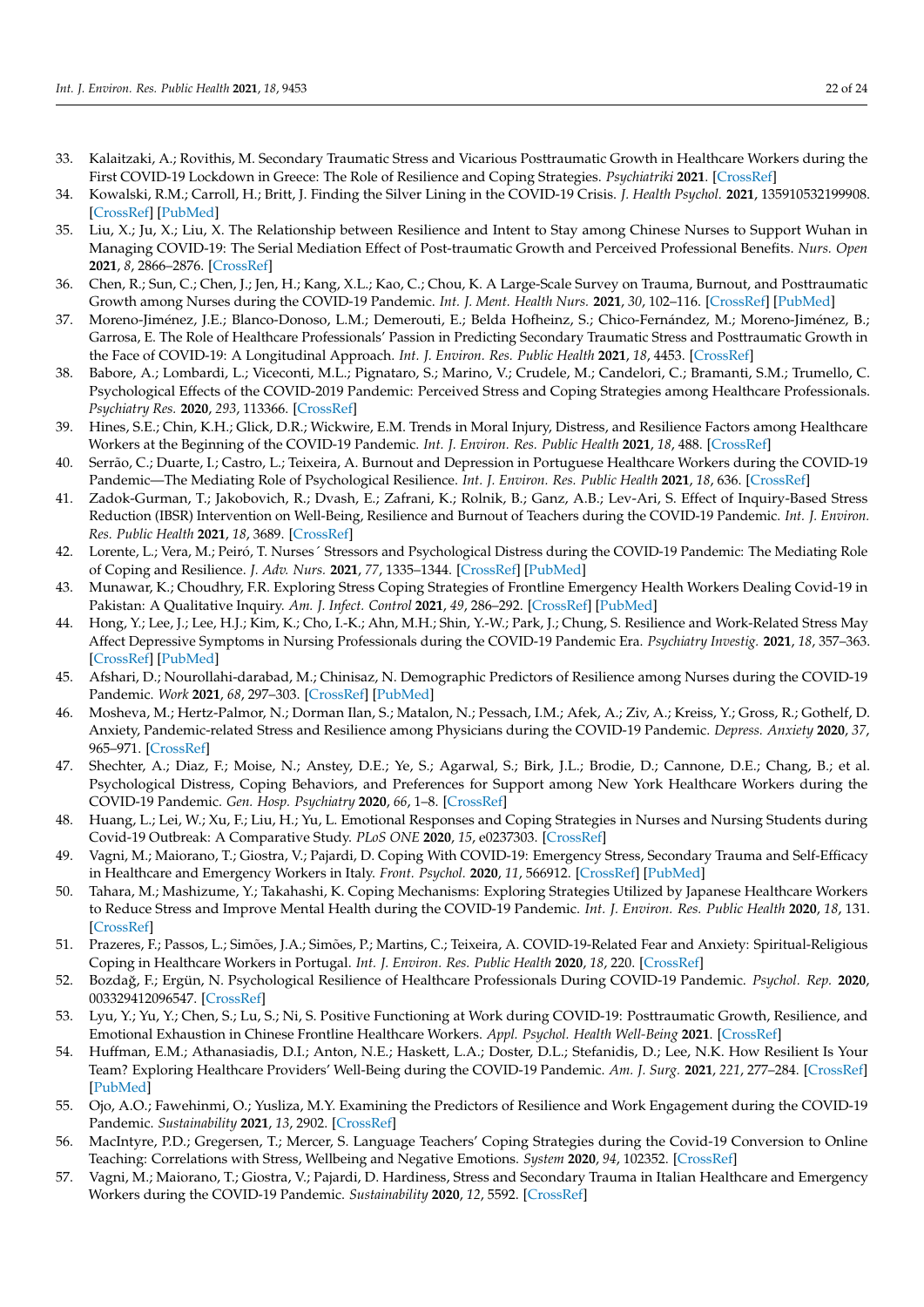- <span id="page-22-35"></span><span id="page-22-8"></span><span id="page-22-7"></span><span id="page-22-6"></span><span id="page-22-5"></span><span id="page-22-4"></span><span id="page-22-3"></span><span id="page-22-2"></span><span id="page-22-1"></span><span id="page-22-0"></span>58. Li, L.; Mao, M.; Wang, S.; Yin, R.; Yan, H.; Jin, Y.; Cheng, Y. Posttraumatic Growth in Chinese Nurses and General Public during the COVID-19 Outbreak. *Psychol. Health Med.* **2021**, 1–11. [\[CrossRef\]](http://doi.org/10.1080/13548506.2021.1897148)
- <span id="page-22-25"></span><span id="page-22-9"></span>59. Luu, T.T. Worker Resilience during the COVID-19 Crisis: The Role of Core Beliefs Challenge, Emotion Regulation, and Family Strain. *Personal. Individ. Differ.* **2021**, *179*, 110784. [\[CrossRef\]](http://doi.org/10.1016/j.paid.2021.110784)
- <span id="page-22-26"></span><span id="page-22-10"></span>60. Fino, E.; Bonfrate, I.; Fino, V.; Bocus, P.; Russo, P.M.; Mazzetti, M. Harnessing Distress to Boost Growth in Frontline Healthcare Workers during COVID-19 Pandemic: The Protective Role of Resilience, Emotion Regulation and Social Support. *Psychol. Med.* **2021**, 1–3. [\[CrossRef\]](http://doi.org/10.1017/S0033291721000519)
- <span id="page-22-27"></span><span id="page-22-11"></span>61. Li, X.; Zhou, Y.; Xu, X. Factors Associated with the Psychological Well-being among Front-line Nurses Exposed to COVID-2019 in China: A Predictive Study. *J. Nurs. Manag.* **2021**, *29*, 240–249. [\[CrossRef\]](http://doi.org/10.1111/jonm.13146)
- <span id="page-22-19"></span><span id="page-22-12"></span>62. Zhang, X.; Jiang, X.; Ni, P.; Li, H.; Li, C.; Zhou, Q.; Ou, Z.; Guo, Y.; Cao, J. Association between Resilience and Burnout of Front-line Nurses at the Peak of the COVID-19 Pandemic: Positive and Negative Affect as Mediators in Wuhan. *Int. J. Ment. Health Nurs.* **2021**, *30*, 939–954. [\[CrossRef\]](http://doi.org/10.1111/inm.12847)
- <span id="page-22-28"></span><span id="page-22-13"></span>63. Banerjee, D.; Sathyanarayana Rao, T.S.; Kallivayalil, R.A.; Javed, A. Psychosocial Framework of Resilience: Navigating Needs and Adversities during the Pandemic, a Qualitative Exploration in the Indian Frontline Physicians. *Front. Psychol.* **2021**, *12*, 622132. [\[CrossRef\]](http://doi.org/10.3389/fpsyg.2021.622132)
- <span id="page-22-29"></span><span id="page-22-14"></span>64. Coulombe, S.; Pacheco, T.; Cox, E.; Khalil, C.; Doucerain, M.M.; Auger, E.; Meunier, S. Risk and Resilience Factors during the COVID-19 Pandemic: A Snapshot of the Experiences of Canadian Workers Early on in the Crisis. *Front. Psychol.* **2020**, *11*, 580702. [\[CrossRef\]](http://doi.org/10.3389/fpsyg.2020.580702) [\[PubMed\]](http://www.ncbi.nlm.nih.gov/pubmed/33343455)
- <span id="page-22-22"></span><span id="page-22-15"></span>65. Croghan, I.T.; Chesak, S.S.; Adusumalli, J.; Fischer, K.M.; Beck, E.W.; Patel, S.R.; Ghosh, K.; Schroeder, D.R.; Bhagra, A. Stress, Resilience, and Coping of Healthcare Workers during the COVID-19 Pandemic. *J. Prim. Care Community Health* **2021**, *12*, 215013272110084. [\[CrossRef\]](http://doi.org/10.1177/21501327211008448) [\[PubMed\]](http://www.ncbi.nlm.nih.gov/pubmed/33834900)
- <span id="page-22-21"></span><span id="page-22-16"></span>66. Di Giuseppe, M.; Nepa, G.; Prout, T.A.; Albertini, F.; Marcelli, S.; Orrù, G.; Conversano, C. Stress, Burnout, and Resilience among Healthcare Workers during the COVID-19 Emergency: The Role of Defense Mechanisms. *Int. J. Environ. Res. Public Health* **2021**, *18*, 5258. [\[CrossRef\]](http://doi.org/10.3390/ijerph18105258) [\[PubMed\]](http://www.ncbi.nlm.nih.gov/pubmed/34069270)
- <span id="page-22-17"></span>67. Di Trani, M.; Mariani, R.; Ferri, R.; De Berardinis, D.; Frigo, M.G. From Resilience to Burnout in Healthcare Workers During the COVID-19 Emergency: The Role of the Ability to Tolerate Uncertainty. *Front. Psychol.* **2021**, *12*, 646435. [\[CrossRef\]](http://doi.org/10.3389/fpsyg.2021.646435)
- <span id="page-22-23"></span>68. Fleuren, B.P.I.; Poesen, L.T.; Gifford, R.E.; Zijlstra, F.R.H.; Ruwaard, D.; van de Baan, F.C.; Westra, D.D. We're Not Gonna Fall: Depressive Complaints, Personal Resilience, Team Social Climate, and Worries about Infections among Hospital Workers during a Pandemic. *Int. J. Environ. Res. Public Health* **2021**, *18*, 4701. [\[CrossRef\]](http://doi.org/10.3390/ijerph18094701)
- <span id="page-22-30"></span>69. Hou, T.; Zhang, T.; Cai, W.; Song, X.; Chen, A.; Deng, G.; Ni, C. Social Support and Mental Health among Health Care Workers during Coronavirus Disease 2019 Outbreak: A Moderated Mediation Model. *PLoS ONE* **2020**, *15*, e0233831. [\[CrossRef\]](http://doi.org/10.1371/journal.pone.0233831)
- <span id="page-22-20"></span>70. Jose, S.; Dhandapani, M.; Cyriac, M. Burnout and Resilience among Frontline Nurses during COVID-19 Pandemic: A Cross-Sectional Study in the Emergency Department of a Tertiary Care Center, North India. *Indian J. Crit. Care Med.* **2020**, *24*, 1081–1088. [\[CrossRef\]](http://doi.org/10.5005/jp-journals-10071-23667)
- <span id="page-22-24"></span>71. Lin, J.; Ren, Y.-H.; Gan, H.-J.; Chen, Y.; Huang, Y.-F.; You, X.-M. Factors Associated with Resilience among Non-Local Medical Workers Sent to Wuhan, China during the COVID-19 Outbreak. *BMC Psychiatry* **2020**, *20*, 417. [\[CrossRef\]](http://doi.org/10.1186/s12888-020-02821-8)
- <span id="page-22-31"></span>72. Maiorano, T.; Vagni, M.; Giostra, V.; Pajardi, D. COVID-19: Risk Factors and Protective Role of Resilience and Coping Strategies for Emergency Stress and Secondary Trauma in Medical Staff and Emergency Workers—An Online-Based Inquiry. *Sustainability* **2020**, *12*, 9004. [\[CrossRef\]](http://doi.org/10.3390/su12219004)
- 73. McFadden, P.; Ross, J.; Moriarty, J.; Mallett, J.; Schroder, H.; Ravalier, J.; Manthorpe, J.; Currie, D.; Harron, J.; Gillen, P. The Role of Coping in the Wellbeing and Work-Related Quality of Life of UK Health and Social Care Workers during COVID-19. *Int. J. Environ. Res. Public Health* **2021**, *18*, 815. [\[CrossRef\]](http://doi.org/10.3390/ijerph18020815)
- <span id="page-22-32"></span>74. Roca, J.; Canet-Vélez, O.; Cemeli, T.; Lavedán, A.; Masot, O.; Botigué, T. Experiences, Emotional Responses, and Coping Skills of Nursing Students as Auxiliary Health Workers during the Peak COVID-19 Pandemic: A Qualitative Study. *Int. J. Ment. Health Nurs.* **2021**. [\[CrossRef\]](http://doi.org/10.1111/inm.12858) [\[PubMed\]](http://www.ncbi.nlm.nih.gov/pubmed/33792160)
- <span id="page-22-33"></span>75. Zhou, T.; Guan, R.; Sun, L. Perceived Organizational Support and PTSD Symptoms of Frontline Healthcare Workers in the Outbreak of COVID-19 in Wuhan: The Mediating Effects of Self-efficacy and Coping Strategies. *Appl. Psychol. Health Well-Being* **2021**. [\[CrossRef\]](http://doi.org/10.1111/aphw.12267)
- <span id="page-22-18"></span>76. Page, M.J.; McKenzie, J.E.; Bossuyt, P.M.; Boutron, I.; Hoffmann, T.C.; Mulrow, C.D.; Shamseer, L.; Tetzlaff, J.M.; Akl, E.A.; Brennan, S.E.; et al. The PRISMA 2020 Statement: An Updated Guideline for Reporting Systematic Reviews. *J. Clin. Epidemiol.* **2021**, *134*, 178–189. [\[CrossRef\]](http://doi.org/10.1016/j.jclinepi.2021.03.001) [\[PubMed\]](http://www.ncbi.nlm.nih.gov/pubmed/33789819)
- <span id="page-22-34"></span>77. Joseph, S.; Williams, R.; Yule, W. Changes in Outlook Following Disaster: The Preliminary Development of a Measure to Assess Positive and Negative Responses. *J. Traum. Stress* **1993**, *6*, 271–279. [\[CrossRef\]](http://doi.org/10.1002/jts.2490060209)
- <span id="page-22-36"></span>78. Sigahi, T.F.A.C.; Kawasaki, B.C.; Bolis, I.; Morioka, S.N. A Systematic Review on the Impacts of Covid-19 on Work: Contributions and a Path Forward from the Perspectives of Ergonomics and Psychodynamics of Work. *Hum. Factors Man.* **2021**, *31*, 375–388. [\[CrossRef\]](http://doi.org/10.1002/hfm.20889)
- <span id="page-22-37"></span>79. Sanchez-Gomez, M.; Giorgi, G.; Finstad, G.L.; Urbini, F.; Foti, G.; Mucci, N.; Zaffina, S.; León-Perez, J.M. COVID-19 Pandemic as a Traumatic Event and Its Associations with Fear and Mental Health: A Cognitive-Activation Approach. *Int. J. Environ. Res. Public Health* **2021**, *18*, 7422. [\[CrossRef\]](http://doi.org/10.3390/ijerph18147422)